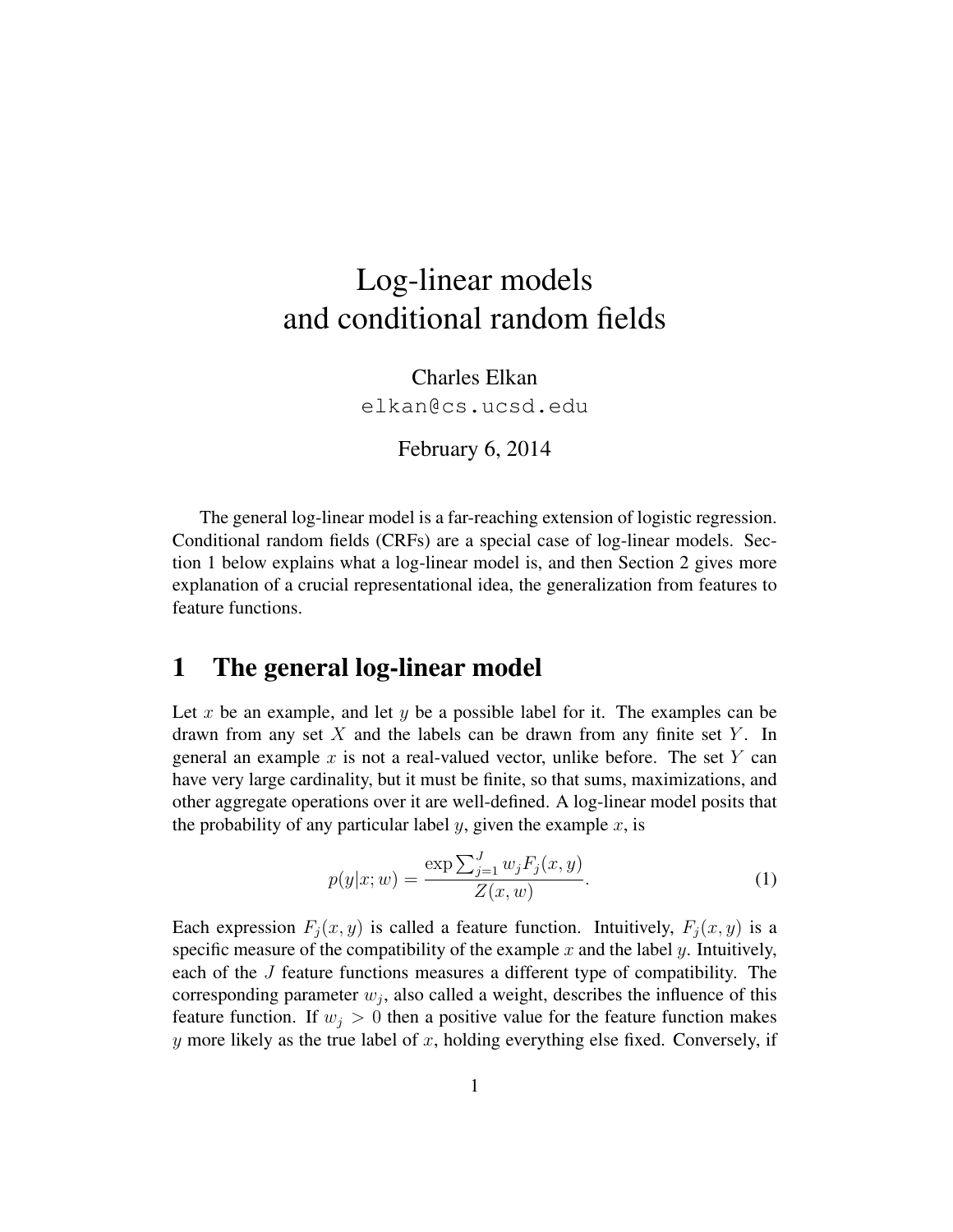$w_j < 0$  then  $F_j(x, y) > 0$  makes y less likely as the true label of x. If  $w_j = 0$  then  $F_j$  is irrelevant as a predictor of y. Feature functions are defined in advance by a human, while weights are learned by a training algorithm. Feature functions are real-valued in general, but an important special case is when  $F_i(x, y) \in \{0, 1\}$  for all  $x$  and  $y$ .

The denominator in Equation 1 is a normalizing factor that is often called a partition function; it is constant given  $x$  and  $w$ . Concretely,

$$
Z(x, w) = \sum_{y' \in Y} \exp \sum_{j=1}^{J} w_j F_j(x, y').
$$

Here, we wrote  $y'$  to emphasize that it is not the same as  $y$  above. In the terminology of mathematical logic or of programming languages,  $y'$  is a local variable, so its name could be changed to any other name. The outer sum is over all members of the set Y. For the purpose of predicting the most likely label  $\hat{y}$  of a test example  $x$ , the partition function and the exponential operator can be ignored. Therefore, given a test example  $x$ , the label predicted by the model is

$$
\hat{y} = \operatorname{argmax}_y p(y|x; w) = \operatorname{argmax}_y \sum_{j=1}^J w_j F_j(x, y).
$$

Note that if all weights are multiplied by the same nonzero constant, then the highest-probability label  $\hat{y}$  is unchanged. However, the actual probabilities of different labels do depend on the absolute magnitudes of the weights, not just on their relative magnitudes.

Mathematically, log-linear models are simple: there is one real-valued weight for each feature function, no more and no fewer. The justification for the form of the righthand side of Equation 1 is similar to the justification for logistic regression. A linear combination  $\sum_{j=1}^{J} w_j F_j(x, y)$  can take any positive or negative real value; the exponential makes it positive, like a valid probability, and the division makes the results between 0 and 1, i.e. makes them be valid probabilities. Note that the ranking of the probabilities is the same as the ranking of the linear values.

In general, a function of the form

$$
b(y) = \frac{\exp a(y)}{\sum_{y'} \exp a(y')}
$$

is called a softmax function because it is a differentiable analog of the maximum function, which is not smooth. In a softmax function, the exponentials enlarge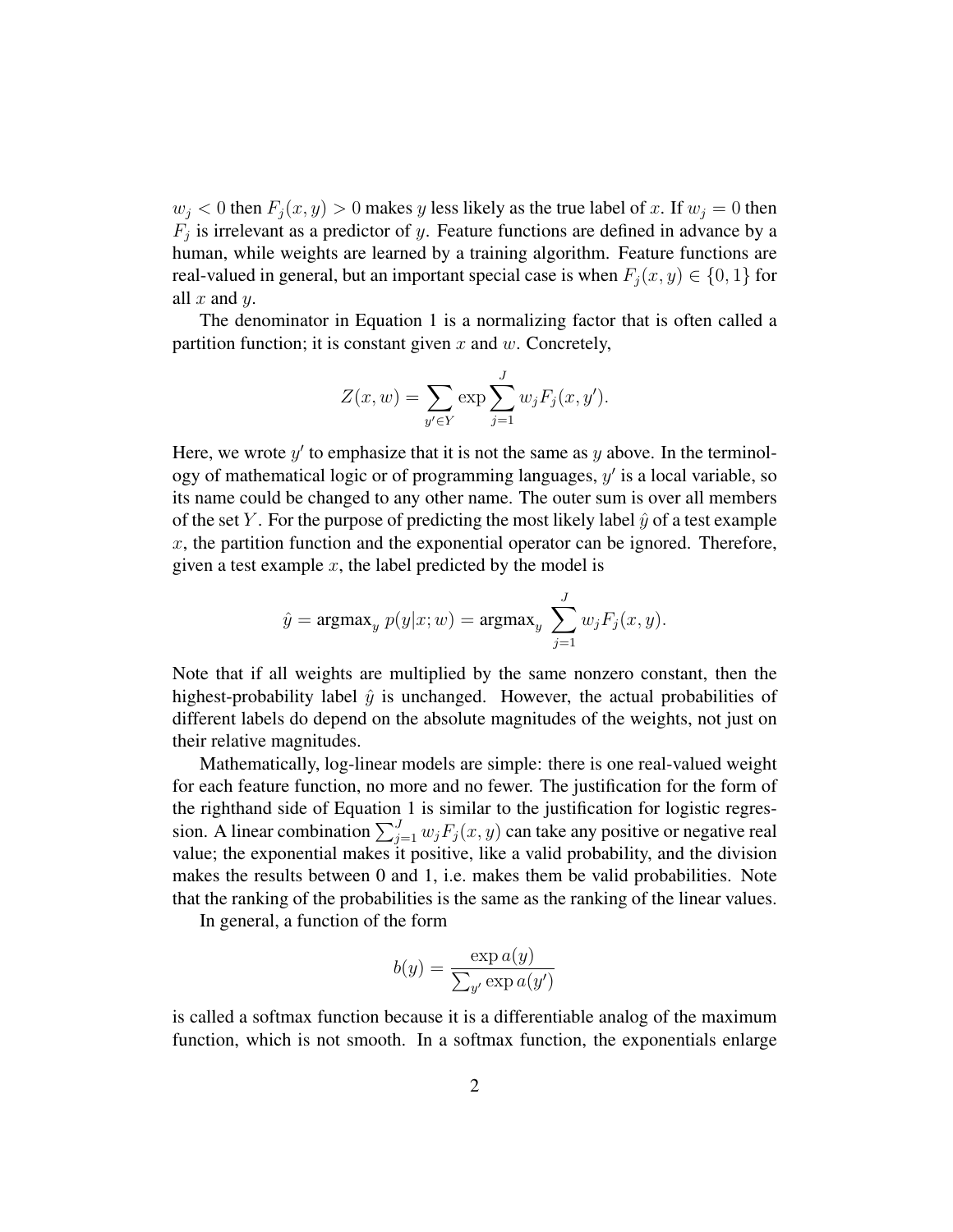the bigger  $a(y)$  values compared to the smaller  $a(y)$  values. Other functions also have the property of being similar to the maximum function, but differentiable. Softmax is widely used now, perhaps because its derivative is especially simple; see Section 5 below.

# 2 Feature functions

As mentioned, in general a feature function can be any real-valued function of the data space X to which examples x belong and of the label space Y. Formally, a feature function is any mapping  $F_j: X \times Y \to \mathbb{R}$ . As a special case, a feature function can be Boolean, that is a mapping  $F_j : X \times Y \to \{0, 1\}.$ 

Usually we do not define feature functions one at a time. Instead, we define classes of feature functions using templates of some sort. The integer  $j$  is then defined to range over all members of the classes. For example, suppose that  $x \in$  $\mathbb{R}^d = X$  and  $y \in \{1, 2, ..., C\} = Y$ . Then we can define a class of cardinality  $J = dC$  of feature functions indexed from  $j = 1$  to  $j = J$  via the template

$$
F_j(x, y) = x_i \cdot I(y = c).
$$

Here  $x_i$  is the *i*th component of the vector x and  $j = i + (c - 1)d$ , for  $i = 1$  to  $i = d$  and  $c = 1$  to  $c = C$ . Each of these feature functions is zero except for one candidate value c of the label y. For that value, the feature function equals  $x_i$ . The corresponding weight  $w_j$  captures the degree to which  $x_i$  is predictive of the label being c. Notice that the mapping  $j = i + (c - 1)d$  is arbitrary; we just need some fixed concrete way of assigning a unique index  $\dot{\gamma}$  to each member of each class of feature functions.

The previous paragraph is just one example of how feature functions can be constructed. It corresponds to the multiclass version of logistic regression, which is often called multinomial logistic regression. The example has an important sparsity property that other sets of feature functions often have also: for any particular x and y the value of the great majority of feature functions is zero.

Often, a class of feature functions is defined as

$$
F_j(x, y) = A_a(x)B_b(y)
$$
\n<sup>(2)</sup>

where the subscript a indexes a set of functions of x, and the subscript b indexes a set of functions of y. The example above is a special case of this situation, with d different  $A_a$  functions and C different  $B_b$  functions. Often, the functions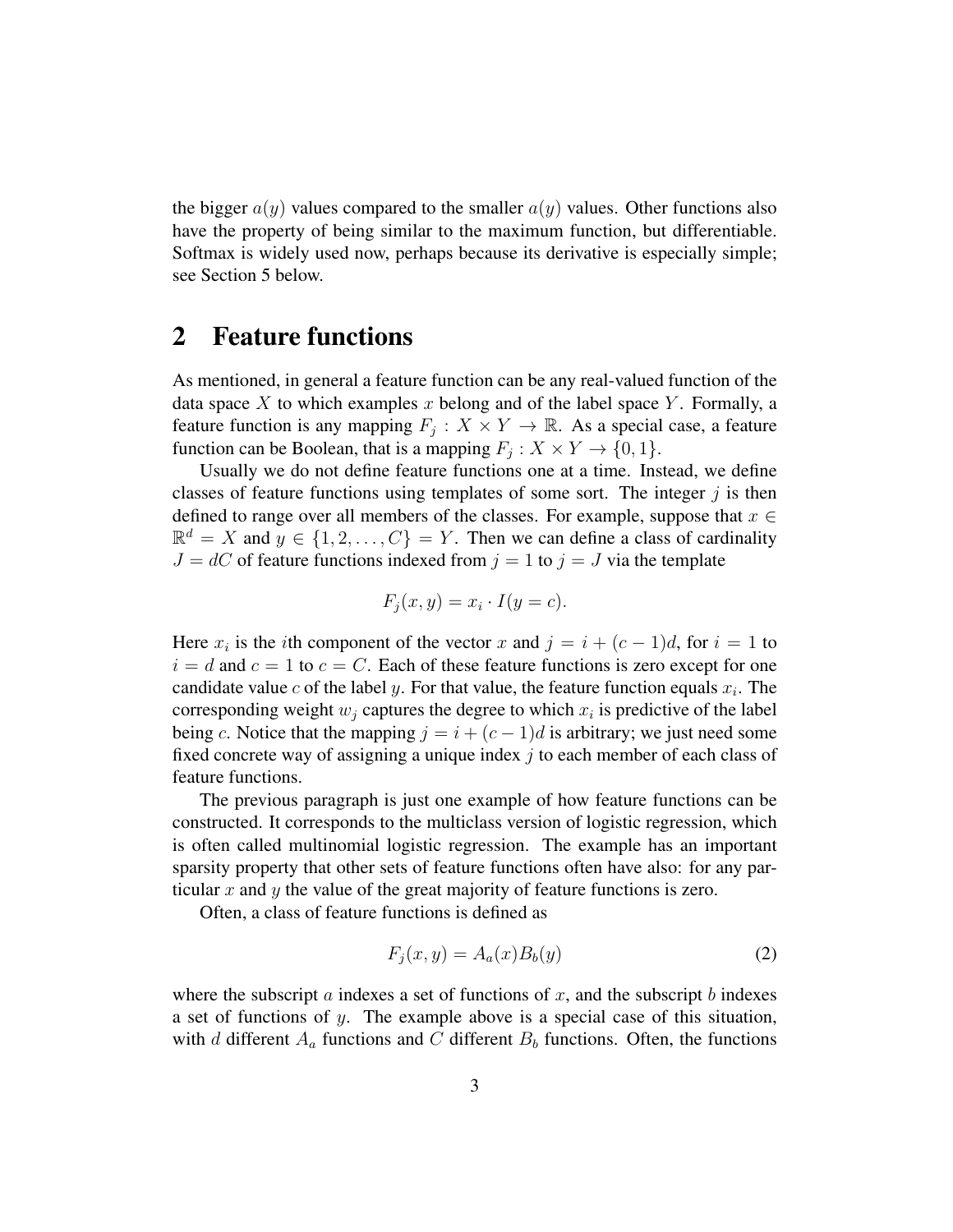$A_a$  and  $B_b$  are binary presence/absence indicators. In this situation, the product  $A_a(x)B_b(y)$  is a logical conjunction.

With log-linear models, anything and the kitchen sink can be used to define a feature function. A single feature function can involve many candidate label values  $y$ , and many attributes or components of  $x$ . Also, we can define feature functions that pay attention to different attributes of examples for different candidate label values. Feature functions can overlap in arbitrary ways. For example, if x is a word then different feature functions can use properties of x such as

> $A_1(x) = I(x$  starts with a capital letter)  $A_2(x) = I(x$  starts with the letter G)  $A_3(x) = I(x$  is the exact string "Graham")  $A_4(x) = I(x \text{ is six letters long})$

and so on. Generally we can encode suffixes, prefixes, facts from a lexicon, preceding/following punctuation, and more, in feature functions.

# 3 Conditional random fields

Now that we understand log-linear models, we can look at conditional random fields (CRFs), specifically so-called linear-chain CRFs. First, we present linearchain CRFs through an example application. Next, Section 4 explains the special algorithm that makes inference tractable for linear-chain CRFs. Section 5 gives a general derivation of the gradient of a log-linear model; this is the foundation of all log-linear training algorithms.

To begin, consider an example of a learning task for which a CRF is useful. Given a sentence, the task is to tag each word as noun, verb, adjective, preposition, etc. There is a fixed known set of these part-of-speech (POS) tags. Each sentence is a separate training or test example. The label of a sentence is a sequence of tags. We represent a sentence by feature functions based on its words. Feature functions can be quite varied:

- Some feature functions can be position-specific, e.g. to the beginning or to the end of a sentence, while others can be sums over all positions in a sentence.
- Some feature functions can look just at one word, e.g. at its prefixes or suffixes.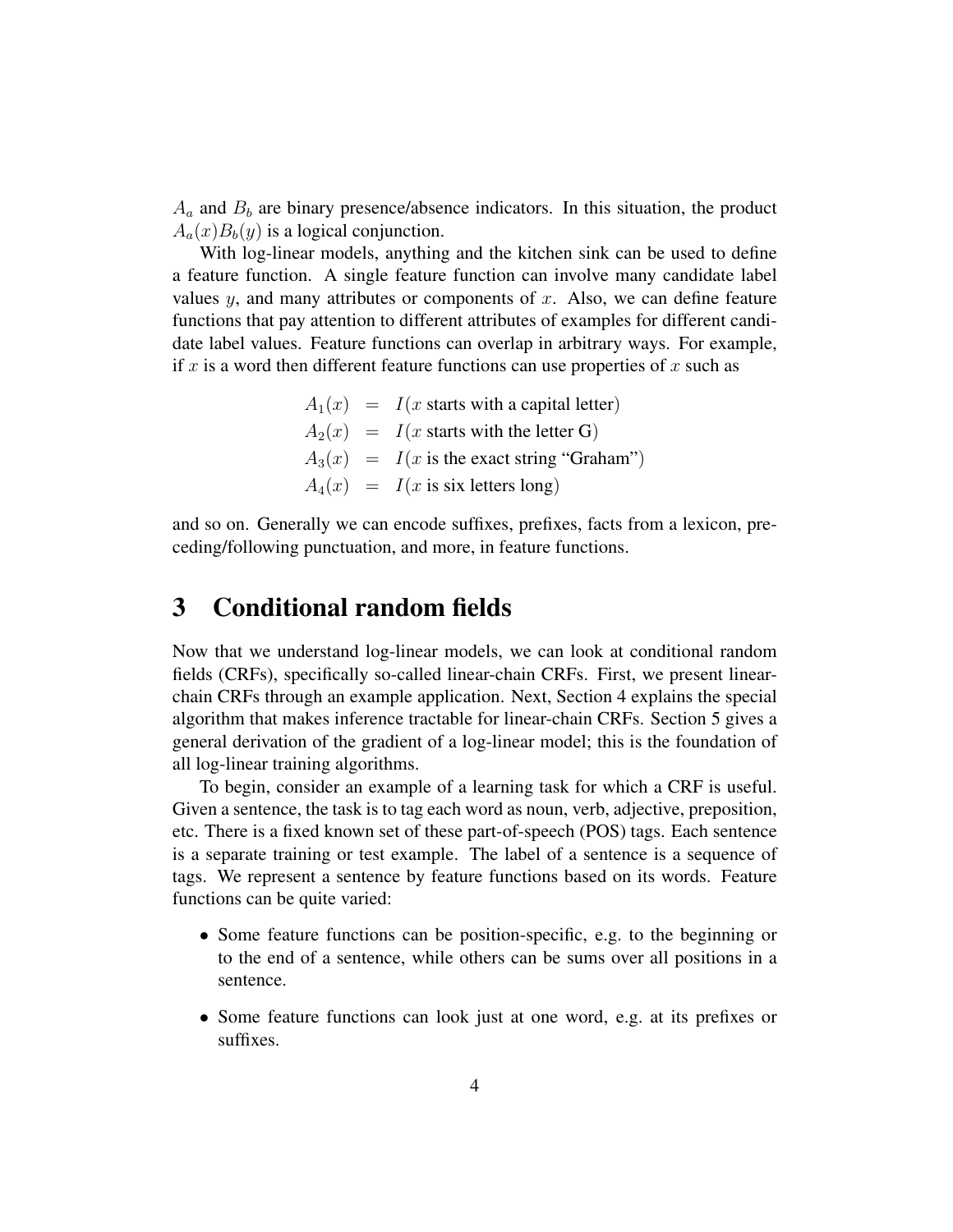• Some feature functions can also use the words one to the left, one to the right, two to the left etc., up to the whole sentence.

The POS taggers with highest accuracy currently use over 100,000 feature functions. Of course, these feature functions are defined via templates, not one at a time. An important restriction (that will be explained and justified below) is that a feature function cannot depend on the entire label. Instead, it can depend on at most two tags, which must be neighboring.

POS tagging is an example of what is called a structured prediction task. The goal is to predict a complex label (a sequence of POS tags) for a complex input (an entire sentence). The word "structured" refers to the fact that labels have internal structure, in this case being sequences. POS tagging is a difficult task that is significantly different from a standard classifier learning task. There are at least three important sources of difficulty. First, too much information would be lost by learning just a per-word classifier. Influences between neighboring tags must be taken into account. Second, different sentences have different lengths, so it is not obvious how to represent all sentences by vectors of the same fixed length. Third, the set of all possible sequences of tags constitutes an exponentially large set of labels.

A linear conditional random field is a way to apply a log-linear model to this type of task. Use the bar notation for sequences, so  $\bar{x}$  means a sequence of variable length. Specifically, let  $\bar{x}$  be a sequence of words and let  $\bar{y}$  be a corresponding sequence of tags. It is vital to understand the terminology we are using:  $\bar{x}$  is an example,  $\bar{y}$  is a label, and a component  $y_i$  of  $\bar{y}$  is a tag. Tags and labels should never be confused.

The standard log-linear model is

$$
p(y|x; w) = \frac{1}{Z(x, w)} \exp \sum_{j=1}^{J} w_j F_j(x, y).
$$

In order to specialize this model for the task of predicting the label  $\bar{y}$  of an input sentence  $\bar{x}$ , assume that each feature function  $F_j$  is actually a sum along the output label  $\bar{y}$ , whose length is *n*:

$$
F_j(\bar{x}, \bar{y}) = \sum_{i=1}^{n+1} f_j(y_{i-1}, y_i, \bar{x}, i).
$$

Summing each  $f_i$  over all positions i means that we can have a fixed set of feature functions  $F_j$ , even though the training examples are not of fixed length. The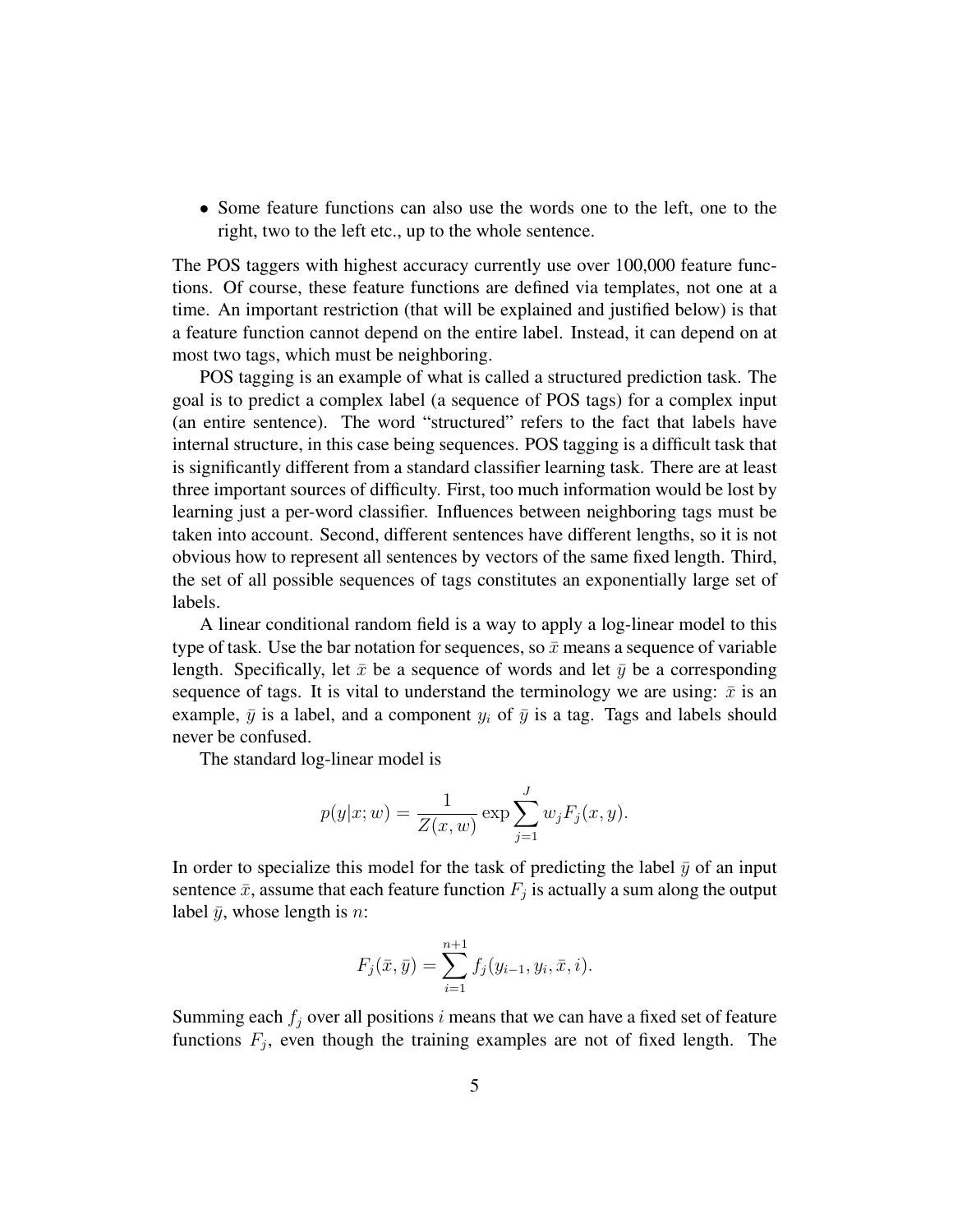notation above indicates that each low-level feature function  $f_i$  can depend on the whole sentence  $\bar{x}$ , on the current tag  $y_i$  and the previous tag  $y_{i-1}$ , and on the current position  $i$  within the sentence.<sup>1</sup>

A low-level feature function  $f_i$  may depend on only a subset of its four allowed arguments. Examples of legal low-level feature functions are "the current tag is NOUN and the current input word is capitalized," "the first input word is Mr. and the second tag is PROPER NOUN," and "the previous tag is SALUTATION and the current tag is PROPER NOUN."

Training a CRF means finding the parameter vector  $w$  that gives the best possible prediction

$$
\hat{y} = \operatorname{argmax}_{\bar{y}} p(\bar{y}|\bar{x}; w)
$$
\n(3)

for each training example  $\bar{x}$ . However, before we can talk about training there is a major inference problem to solve. How can we do the argmax computation in Equation 3 efficiently, for any  $\bar{x}$  and any parameter vector w? This computation is difficult since the number of alternative tag sequences  $\bar{y}$  is exponential. We need a trick in order to consider all possible  $\bar{y}$  efficiently, without enumerating all possible  $\bar{y}$ . The fact that feature functions can depend on at most two tags, which must be adjacent, makes this trick exist. The next section explains how to solve the inference problem just described, and then the following section explains to do training via gradient following.

An issue that is the topic of considerable research is the question of which objective function to maximize during training. Often, the objective function used for training is not exactly the function that we really want to maximize on test data. Traditionally we maximize log conditional likelihood (LCL), with regularization, on the training data. However, instead of maximizing LCL we could maximize yes/no accuracy of the entire predicted  $\hat{y}$ , or we could minimize mean-squared error if tags are numerical, or we could optimize some other measure of distance between true and predicted tags.

A fundamental question is whether we want to maximize an objective that depends only on a single predicted  $\hat{y}$ . Instead, we might want to maximize an objective that depends on multiple predictions. For a long sequence, we may have a vanishing chance of predicting the entire tag sequence correctly. The single

<sup>&</sup>lt;sup>1</sup>Notice that when  $i = 1$  a low-level feature function can refer to the tag  $y_0$ . We assume that  $y_0$  = START where START is a special fixed tag value. Similarly, we assume that  $y_{n+1}$  = STOP. Each low-level feature function must be well-defined and finite for all tag values, including START and STOP, in all positions 0 to  $n + 1$ . The sum in the definition of  $F_i$  is from  $i = 1$  to  $i = n + 1$ in order to include all positions.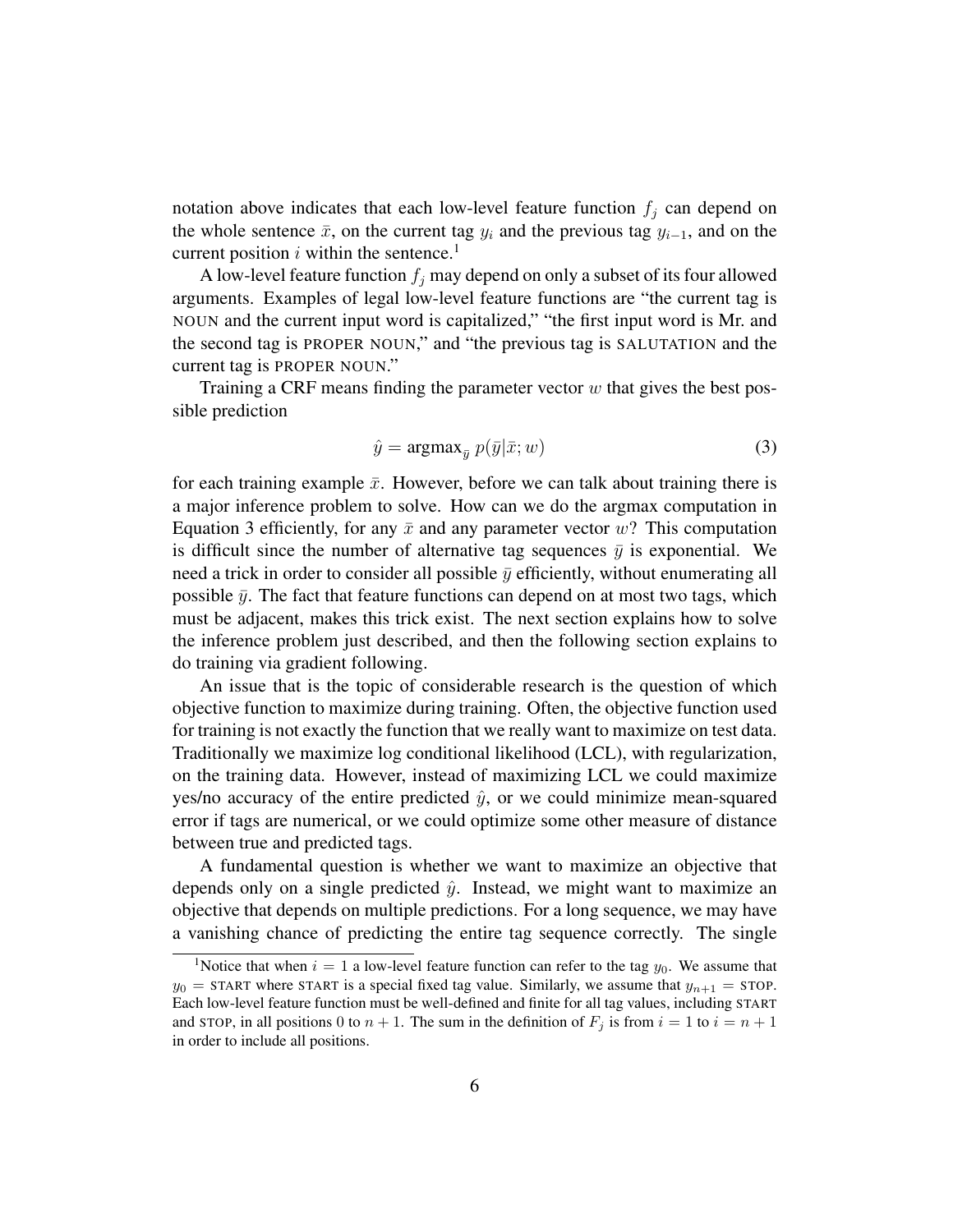sequence with highest probability may be very different from the most probable tag at each position.

## 4 Inference algorithms for linear-chain CRFs

Let us solve the argmax problem efficiently. First remember that we can ignore the denominator, and also the exponential inside the numerator. We want to compute

$$
\hat{y} = \operatorname{argmax}_{\bar{y}} p(\bar{y}|\bar{x}; w) = \operatorname{argmax}_{\bar{y}} \sum_{j=1}^{J} w_j F_j(\bar{x}, \bar{y}).
$$

Use the definition of  $F_i$  as a sum over the sequence to get

$$
\hat{y} = \operatorname{argmax}_{\bar{y}} \sum_{j=1}^{J} w_j \sum_{i=1}^{n+1} f_j(y_{i-1}, y_i, \bar{x}, i)
$$

$$
= \operatorname{argmax}_{\bar{y}} \sum_{i=1}^{n+1} g_i(y_{i-1}, y_i)
$$
(4)

where we define

$$
g_i(y_{i-1}, y_i) = \sum_{j=1}^J w_j f_j(y_{i-1}, y_i, \bar{x}, i)
$$

for  $i = 1$  to  $i = n + 1$ . Note that the  $\bar{x}$  argument of  $f_i$  has been dropped in the definition of  $g_i$ , since we are considering only a single fixed input  $\bar{x}$ . The argument i of  $f_j$  is written as a subscript on g. For each i,  $g_i$  is a different function. The arguments of each  $g_i$  are just two tag values, because everything else is fixed.

Given  $\bar{x}$ , w, and i the function  $g_i$  can be represented as an m by m matrix where  $m$  is the cardinality of the set of tags. Computing this matrix requires  $O(m^2J)$  time, assuming that each low-level feature function can be evaluated in constant time.

Let v range over the set of tags. Define  $U(k, v)$  to be the score of the best sequence of tags from position 1 to position k, where tag number k is required to equal v. Here, score means the sum in Equation 4 taken from  $i = 1$  to  $i = k$ . This is a maximization over  $k - 1$  tags because tag number k is fixed to have value v. Formally,

$$
U(k, v) = \max_{y_1, \dots, y_{k-1}} \sum_{i=1}^{k-1} g_i(y_{i-1}, y_i) + g_k(y_{k-1}, v).
$$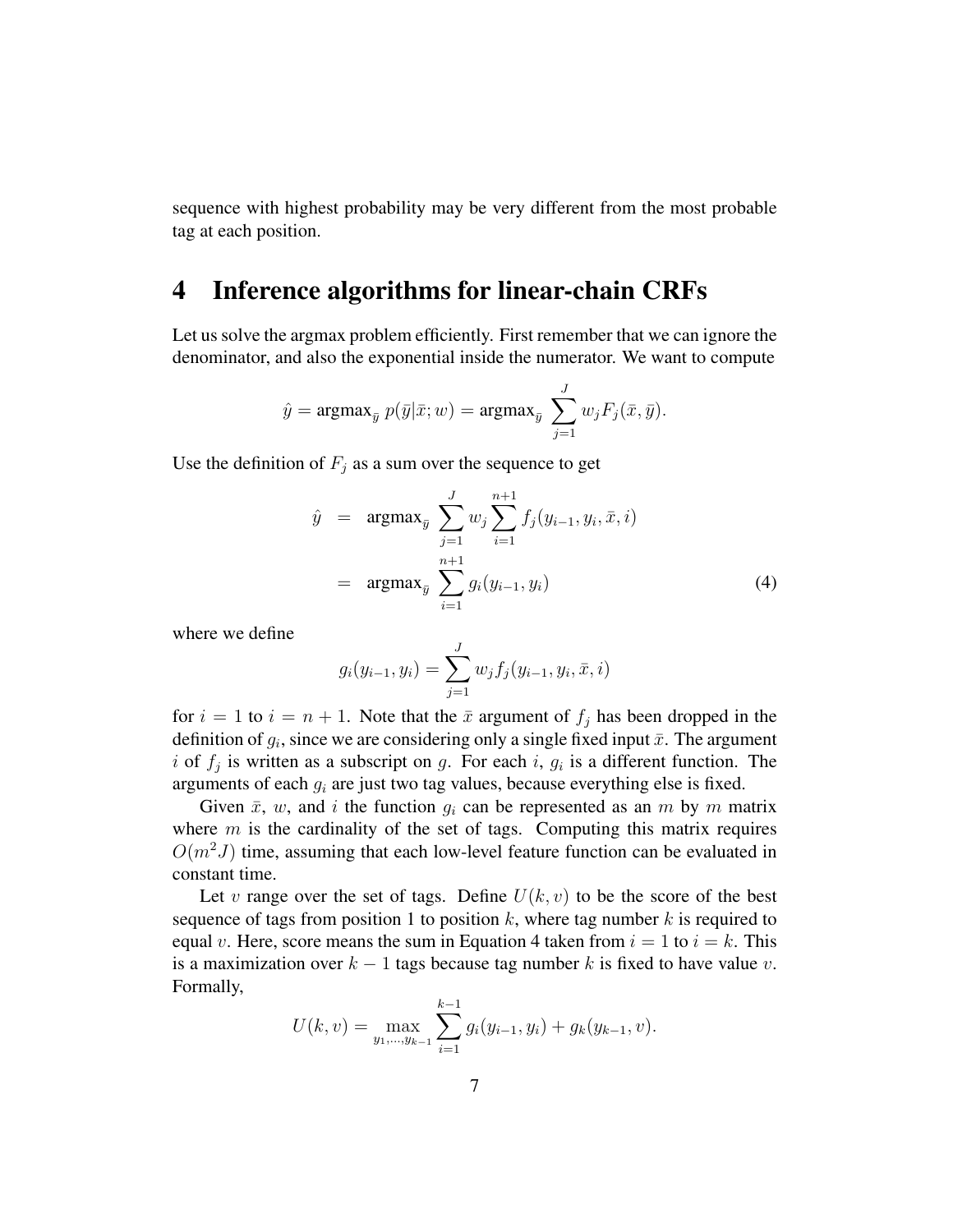Expanding the equation above gives

$$
U(k, v) = \max_{y_{k-1}} \max_{y_1, \dots, y_{k-2}} \sum_{i=1}^{k-2} g_i(y_{i-1}, y_i) + g_{k-1}(y_{k-2}, y_{k-1}) + g_k(y_{k-1}, v).
$$

Writing u instead of  $y_{k-1}$  gives a recursive relationship that lets us compute  $U(k, v)$  efficiently:

$$
U(k, v) = \max_{u} [U(k - 1, u) + g_k(u, v)].
$$

With this recurrence we can compute  $U(k, v)$  for a single v in  $O(m)$  time, given knowledge of the matrix  $g_k$  and of  $U(k-1, u)$  for every u, where m is the number of possible tags. Therefore, we can compute  $U(k, v)$  for every v in  $O(m^2)$  time.

After the U matrix has been filled in for all  $k$  and  $v$ , the final entry in the optimal output sequence  $\hat{y}$  can be computed as  $\hat{y}_n = \argmax_{y} U(n, y)$ . Each previous entry can then be computed as

$$
\hat{y}_{k-1} = \operatorname{argmax}_{u} [U(k-1, u) + g_k(u, \hat{y}_k)].
$$

Note that  $\hat{y}$  must be computed from right to left, and this can be done only after the whole  $U$  matrix has been filled in from left to right.

The algorithm just explained is a variation of the Viterbi algorithm for computing the highest-probability path through a hidden Markov model. The base case of the recurrence is an exercise for the reader. In total, we can compute the optimal  $\hat{y}$  for any  $\bar{x}$  in  $O(m^2nJ + m^2n)$  time, where n is the length of  $\bar{y}$ . Because most feature functions are usually zero, in practice the factor J can be made much smaller.

Notice that it is the length of  $\bar{y}$ , not the length of  $\bar{x}$ , that is important. The input  $\bar{x}$  in fact does not even need to be a sequence, because it is treated as a unit. It could be two-dimensional, like an image for example. It could also be an unordered collection of items. In general, what is fundamental for making a log-linear model tractable is that the set of possible labels  $\{\bar{y}\}\$  should either be small, or have some structure. In order to have structure, each  $\bar{y}$  should be made up of parts (e.g. tags) such that only small subsets of parts interact directly with each other. Here, every interacting subset of tags is a pair. Often, the real-world reason interacting subsets are small is that parts of a label only interact if they are close together according to some real-world notion of distance.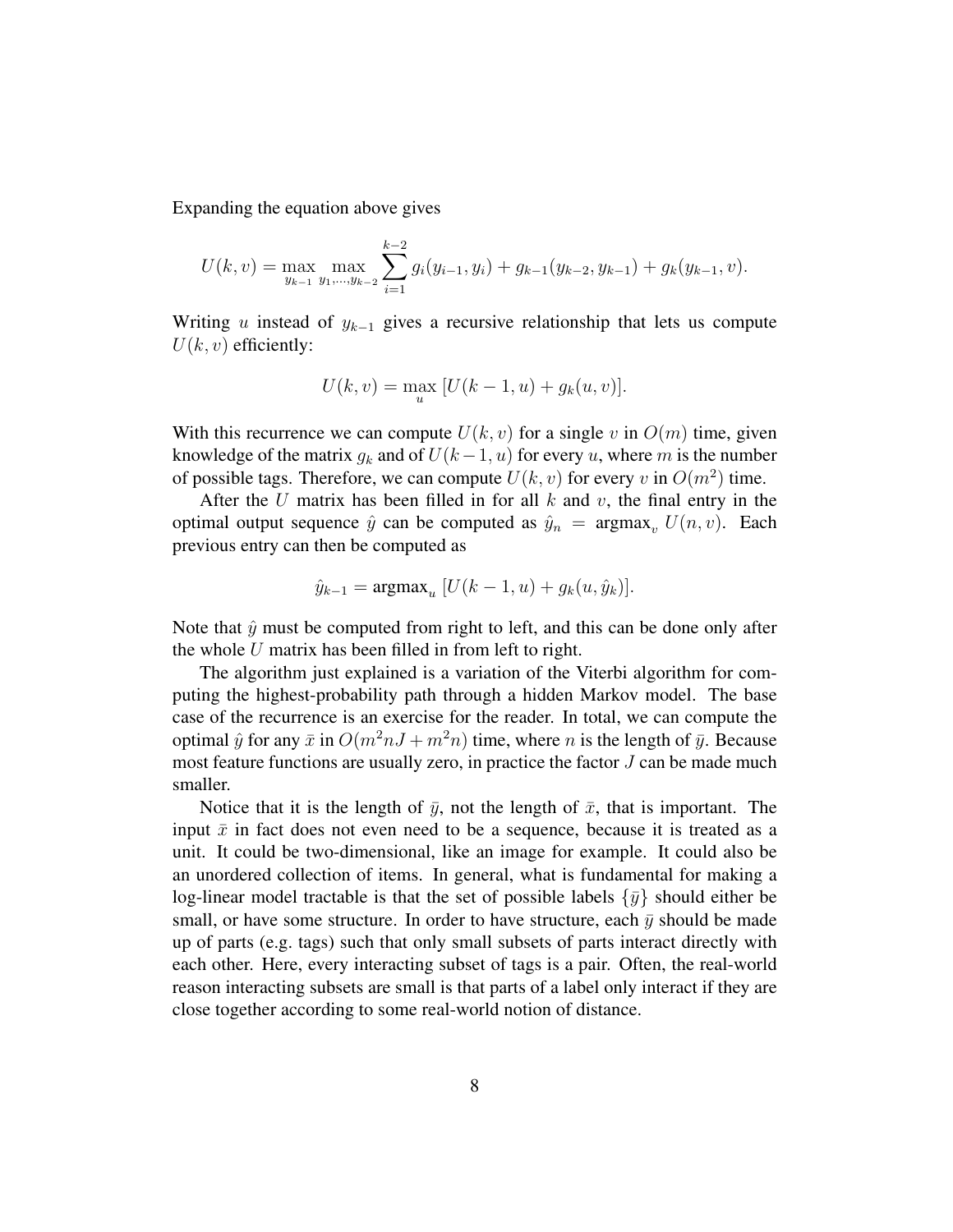#### 5 Gradients for log-linear models

The learning task for a log-linear model is to choose values for the weights (also called parameters). Given a set of training examples, we assume now that the goal is to choose parameter values  $w_j$  that maximize the conditional probability of the training examples. In other words, the objective function for training is the logarithm of the conditional likelihood (LCL) of the set of training examples. Since we want to maximize LCL, we do gradient ascent as opposed to descent.

For stochastic gradient ascent (also called online gradient ascent) we update parameters based on single training examples. Therefore, we evaluate the partial derivative of the LCL for a single training example, with respect to each  $w_j$ . The partial derivative of the LCL is

$$
\frac{\partial}{\partial w_j} \log p(y|x; w) = F_j(x, y) - \frac{\partial}{\partial w_j} \log Z(x, w)
$$

$$
= F_j(x, y) - \frac{1}{Z(x, w)} \frac{\partial}{\partial w_j} Z(x, w).
$$

Above, y is the known true label of the training example x, and j is the index of the parameter for which the partial derivative is being computed. The bar notation for x and y is not used, because the derivations in this section are valid for all loglinear models, not just for conditional random fields. Also note that the derivations allow feature functions to be real-valued; they are not restricted to being binary.

Expanding the partition function  $Z(x, w)$  gives

$$
\frac{\partial}{\partial w_j} Z(x, w) = \frac{\partial}{\partial w_j} \sum_{y'} [\exp \sum_{j'} w_{j'} F_{j'}(x, y')]
$$

where the sum over  $y'$  is a sum over all candidate labels, inside which there is a sum over all feature functions  $F_{j'}$ . Simplifying yields

$$
\frac{\partial}{\partial w_j} Z(x, w) = \sum_{y'} \frac{\partial}{\partial w_j} [\exp \sum_{j'} w_{j'} F_{j'}(x, y')]
$$
  
\n
$$
= \sum_{y'} [\exp \sum_{j'} w_{j'} F_{j'}(x, y')] \frac{\partial}{\partial w_j} [\sum_{j'} w_{j'} F_{j'}(x, y')] \n= \sum_{y'} [\exp \sum_{j'} w_{j'} F_{j'}(x, y')] F_j(x, y').
$$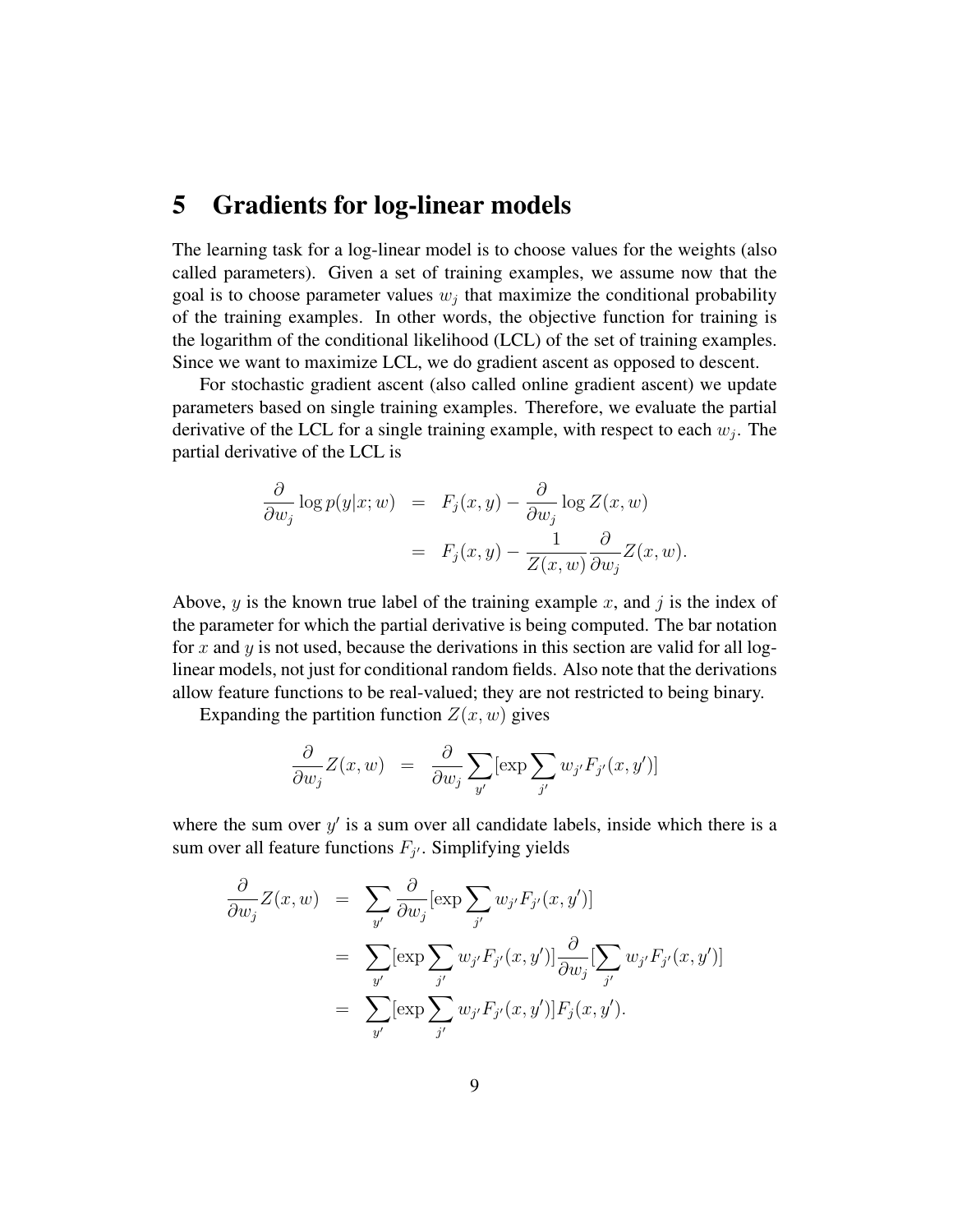So, the partial derivative of the LCL is

$$
\frac{\partial}{\partial w_j} \log p(y|x; w) = F_j(x, y) - \frac{1}{Z(x, w)} \sum_{y'} F_j(x, y') [\exp \sum_{j'} w_{j'} F_{j'}(x, y')]
$$

$$
= F_j(x, y) - \sum_{y'} F_j(x, y') [\frac{\exp \sum_{j'} w_{j'} F_{j'}(x, y')}{Z(x, w)}].
$$

Now, note that

$$
\frac{\exp\sum_{j'} w_{j'} F_{j'}(x, y')}{Z(x, w)} = p(y'|x; w)
$$

so

$$
\frac{\partial}{\partial w_j} \log p(y|x; w) = F_j(x, y) - \sum_{y'} F_j(x, y') p(y'|x; w)
$$

$$
= F_j(x, y) - E_{y' \sim p(y'|x; w)} [F_j(x, y')]. \tag{5}
$$

In words, the partial derivative with respect to parameter number  $j$  for training example  $\langle x, y \rangle$  is the value of feature function j for x and y, minus the weighted average value of the feature function for  $x$  and all possible labels  $y'$ , where the weight inside the average of  $y'$  is its conditional probability given  $x$ .

The gradient of the LCL given the entire training set  $T$  is the sum of the gradients for each training example. At the global maximum this entire gradient is zero, so we have

$$
\sum_{\langle x,y\rangle \in T} F_j(x,y) = \sum_{\langle x,\cdot \rangle \in T} E_{y \sim p(y|x;w)}[F_j(x,y)]. \tag{6}
$$

where T is the training set and the notation  $\langle x, \cdot \rangle$  means that the true training labels are not relevant on the righthand side of the equation. This equality is true only for the whole training set, not for training examples individually.

The lefthand side of Equation 6 is the total value (mass) of feature function  $j$ on the whole training set. The righthand side is the total value of feature function  $j$  predicted by the model. For each feature function, the trained model will spread out over all labels of all examples as much mass as the training data has for this feature function.

For any particular application of log-linear modeling, we have to write code to evaluate numerically the derivatives that are given symbolically by Equation 5. Obviously the difficult aspect is to evaluate the expectations. Then we can invoke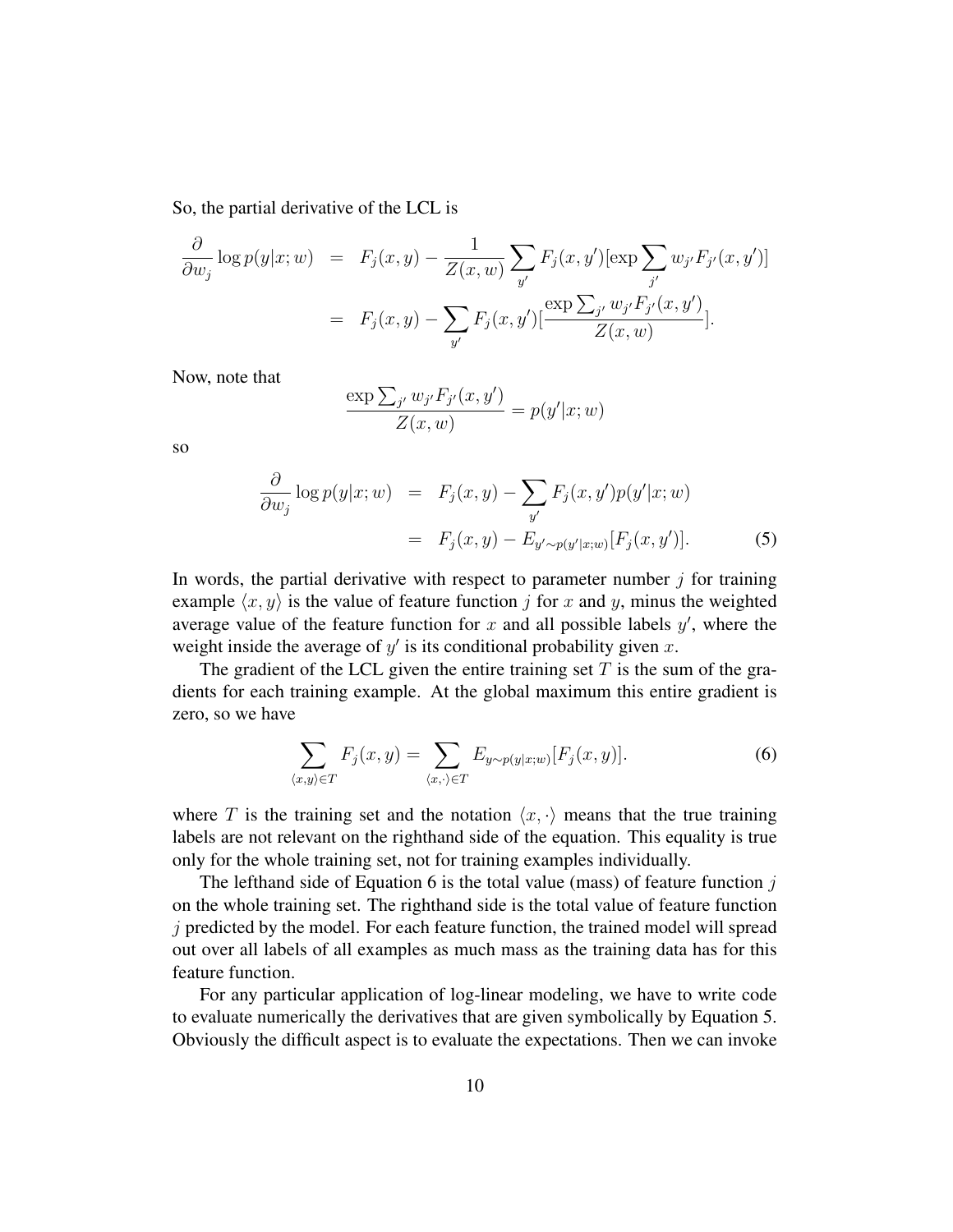an optimization routine to find the optimal parameter values. There are two ways that we can verify correctness. First, before running the optimization algorithm, check that each partial derivative is correct by comparing it numerically to the value obtained by finite differencing of the LCL objective function. Second, after doing the optimization, check for each feature function  $F_j$  that both sides of Equation 6 are numerically equal.

# 6 Forward and backward vectors and their uses

This section explains how to evaluate partial derivatives efficiently for linear-chain CRFs. Consider the set containing all possible unfinished sequences of tags that end at position  $k$  with tag  $v$ . The unnormalized probability of this set is called its score  $\alpha(k, v)$ . For each k,  $\alpha(k, v)$  is a vector of length m with a component for each tag value v. This vector is called a forward vector.

The unnormalized probability of all complete sequences  $\bar{y} = \langle y_0, y_1, \ldots, y_n, y_{n+1} \rangle$ is the partition function

$$
Z(\bar{x}, w) = \sum_{\bar{y}} \exp \sum_{j=1}^{J} w_j F_j(\bar{x}, \bar{y}) = \sum_{\bar{y}} \exp \sum_{j=1}^{J} w_j \sum_{i=1}^{n+1} f_j(y_{i-1}, y_i, \bar{x}, i).
$$

Remember the definition

$$
g_i(u, v) = \sum_{j=1}^{J} w_j f_j(u, v, \bar{x}, i).
$$

It follows that

$$
Z(\bar{x}, w) = \sum_{\bar{y}} \exp \sum_{i=1}^{n+1} g_i(y_{i-1}, y_i).
$$

Note that the right side does not contain an inner sum over  $y_{i-1}$  and  $y_i$ . Instead, these are components of the  $\bar{y}$  mentioned in the outer sum. Correspondingly,

$$
\alpha(k+1,v) = \sum_{y_1,\dots,y_k} \exp[\sum_{i=1}^k g_i(y_{i-1}, y_i) + g_{k+1}(y_k, v)].
$$

Rewriting with  $u$  instead of  $y_k$  yields

$$
\alpha(k+1,v) = \sum_{u} \sum_{y_1,\dots,y_{k-1}} \exp[\sum_{i=1}^{k-1} g_i(y_{i-1}, y_i)][\exp g_k(y_{k-1}, u)][\exp g_{k+1}(u, v)].
$$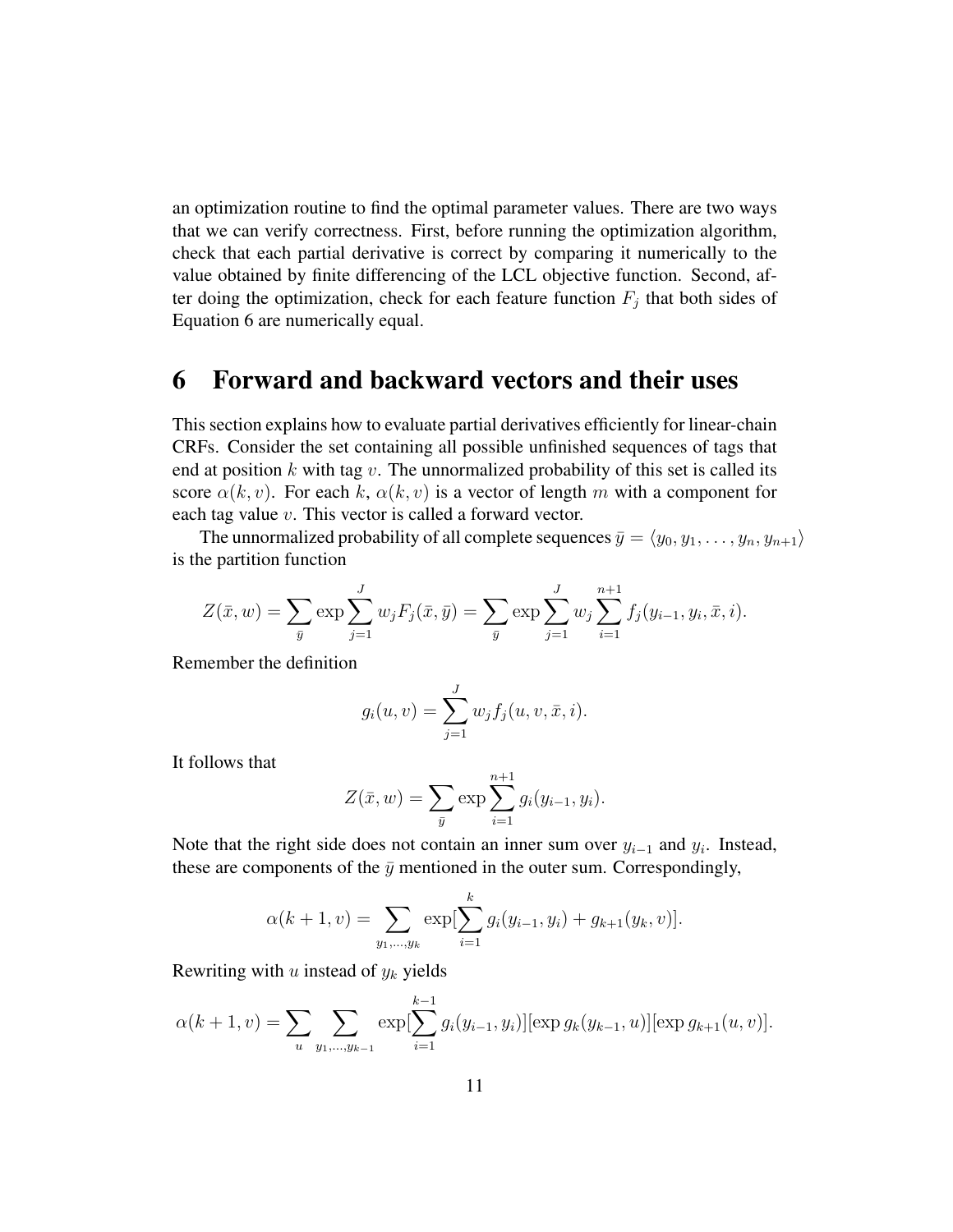For  $k = 1$  to  $k = n$ , we have the recursive definition

$$
\alpha(k+1,v) = \sum_{u} \alpha(k,u) [\exp g_{k+1}(u,v)].
$$

The summation is over all possible tag values  $u$  in position  $k$ . In words, the total (unnormalized) probability of all tag sequences ending with  $v$  is the sum of the total probability of all shorter tag sequences ending with any  $u$ , times the probability of  $v$  following  $u$ . The base case is

$$
\alpha(0, v) = I(v = \text{START}).
$$

This means that the unnormalized probability of  $y_0 =$  START is one, while the unnormalized probability of  $y_0 = v$  is zero for all other tag values v. The first use of the forward vectors is to write

$$
Z(\bar{x}, w) = \alpha(n + 1, \text{STOP})
$$

which lets us evaluate the partition function in polynomial time.<sup>2</sup>

The backward vector for position  $k$  captures the unnormalized probabilities of partial sequences starting at that position. For each tag value u and position  $k$ , the backward vector is

$$
\beta(u,k) = \sum_{v} [\exp g_{k+1}(u,v)] \beta(v,k+1)
$$

with base case

$$
\beta(u, n+1) = I(u = \text{STOP}).
$$

<sup>&</sup>lt;sup>2</sup>In any log-linear model, each feature function  $F_j(x, y)$  must be well-defined and finite for every x and every candidate label y. Similarly, all weights  $w_j$  must be finite. This implies that every  $y$  has nonzero probability for every  $x$ , although of course some probabilities can be tiny. For the special case of conditional random fields, each low-level feature function  $f_j(y_{i-1}, y_i, \bar{x}, i)$ must be well-defined and finite for all values of its arguments.

Consider the definition  $g_i(u, v) = \sum_{j=1}^J w_j f_j(u, v, \bar{x}, i)$ . Because the label  $\bar{y}$  is  $\langle y_0, y_1, \ldots, y_n, y_{n+1} \rangle$ ,  $g_i$  is defined for  $i = 1$  to  $i = n + 1$ . Any value  $g_i(y_{i-1}, y_i)$  is the unnormalized log probability of two specific tags. This value depends on the weights  $w_j$  and on low-level feature function values. It is is always finite. If a particular tag pair is never seen in the training data, it does not follow that this pair is impossible. Training is expected to yield weights that make the probability of this pair close to zero, but not zero exactly.

Since every label  $\bar{y}$  has nonzero probability for every input  $\bar{x}$ , all sums involved in forward and backward vectors that range over tags must include the tags START and STOP. Although these tags never appear in positions 1 to  $n$  in training data, they are not impossible in these positions according to the CRF model.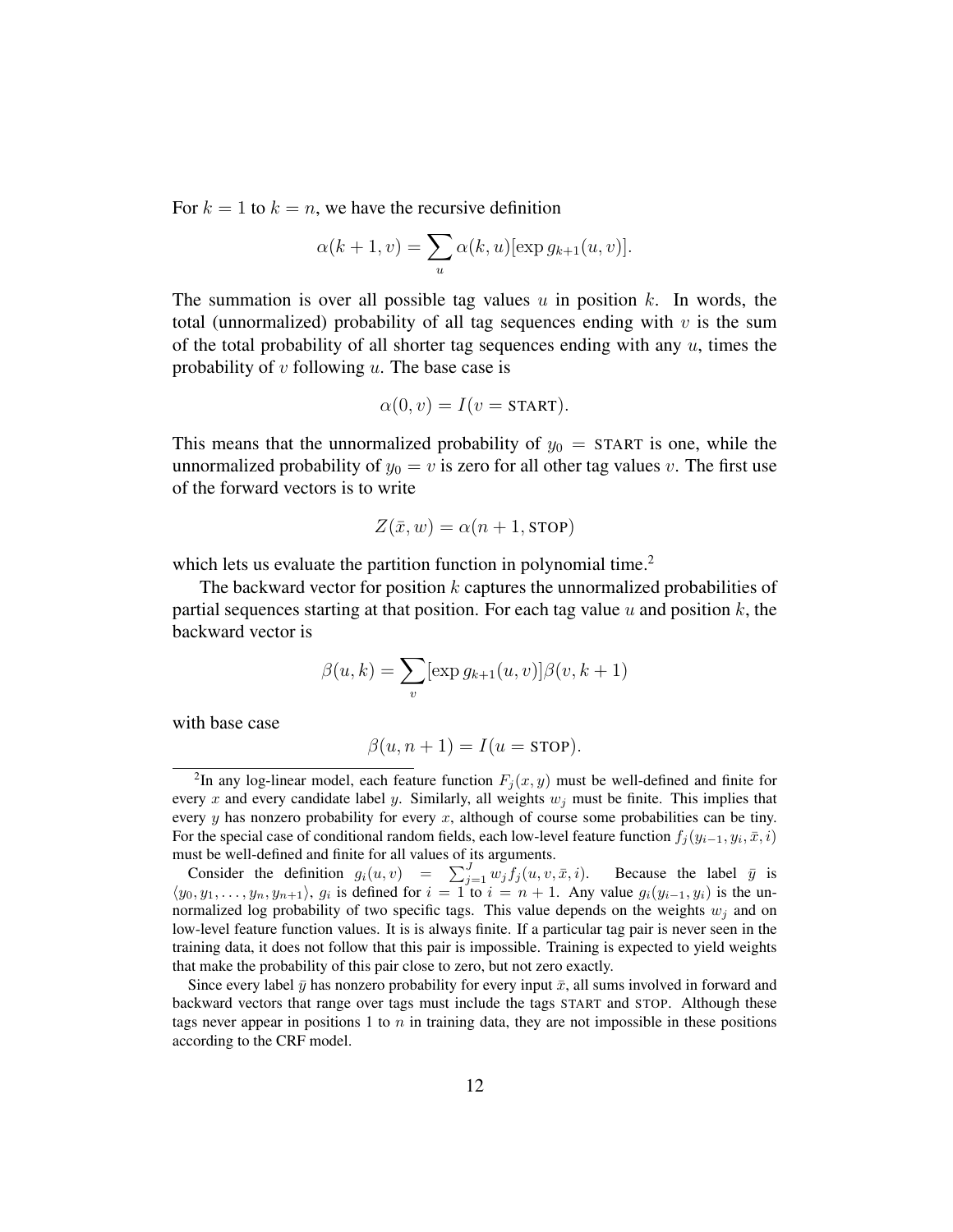The difference in the order of arguments between  $\alpha(k, v)$  and  $\beta(u, k)$  is a reminder that in the former the partial sequence ends with  $v$ , while in the latter the partial sequence starts with  $u$ . We can compute the partition function using the backward vector also:

$$
Z(\bar{x}, w) = \beta(\text{START}, 0).
$$

Verifying that  $Z(\bar{x}, w)$  is numerically the same using the forward vectors and using the backward vectors is one way to check that they have been computed correctly.

The forward and backward vectors have many uses. For example, the probability of a particular tag u at position k, summing over all possibilities for all other positions, is

$$
p(Y_k = u | \bar{x}; w) = \frac{\alpha(k, u)\beta(u, k)}{Z(\bar{x}, w)}.
$$

Note that for all positions  $k = 0$  to  $k = n + 1$  it should be true that

$$
\sum_{u} \alpha(k, u)\beta(u, k) = Z(\bar{x}, w).
$$

For the boundary cases  $k = 0$  and  $k = n$ , this equation simplifies to the equations given earlier for  $Z(\bar{x}, w)$ , using the base cases  $\alpha(0, u)$  and  $\beta(u, n + 1)$ .

The probability of the specific tags u and v at positions k and  $k + 1$  is

$$
p(Y_k = u, Y_{k+1} = v | \bar{x}; w) = \frac{\alpha(k, u) [\exp g_{k+1}(u, v)] \beta(v, k+1)}{Z(\bar{x}, w)}.
$$

For training, we need to compute the expectation  $E_{\bar{y}}[F_j(\bar{x}, \bar{y})]$  where  $\bar{y}$  ranges over all labels, that is over all entire tag sequences. By definition, the expectation is a weighted average where each  $\bar{y}$  has probability  $p(\bar{y}|\bar{x};w)$ :

$$
E_{\bar{y}}[F_j(\bar{x}, \bar{y})] = \sum_{\bar{y}} p(\bar{y}|\bar{x}; w) \cdot F_j(\bar{x}, \bar{y})].
$$

Using the definition of  $F_j$ ,

$$
E_{\bar{y}}[F_j(\bar{x}, \bar{y})] = E_{\bar{y}}[\sum_{i=1}^{n+1} f_j(y_{i-1}, y_i, \bar{x}, i)]
$$

where on the right  $y_{i-1}$  and  $y_i$  are tags within the label  $\bar{y}$ . Moving the sum outside the expectation gives

$$
E_{\bar{y}}[F_j(\bar{x}, \bar{y})] = \sum_{i=1}^{n+1} E_{\bar{y}}[f_j(y_{i-1}, y_i, \bar{x}, i)].
$$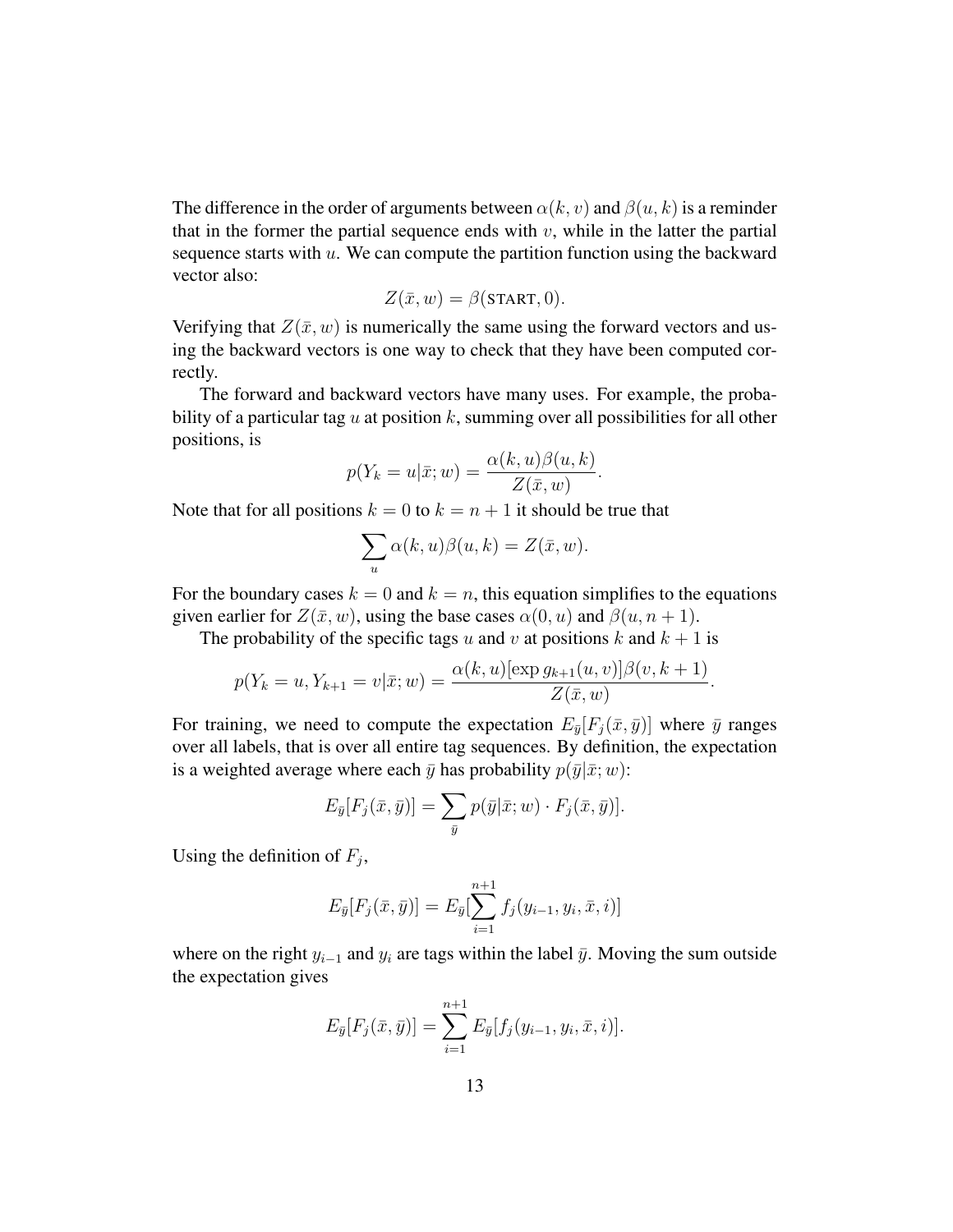For each position i, we do not need to take the expectation over all  $\bar{y}$ . Instead, we can compute the expectation just over all tags  $y_{i-1}$  and  $y_i$  at positions  $i-1$  and i within the label  $\bar{y}$ . That is,

$$
E_{\bar{y}}[F_j(\bar{x}, \bar{y})] = \sum_{i=1}^{n+1} E_{y_{i-1}, y_i}[f_j(y_{i-1}, y_i, \bar{x}, i)]
$$
  
= 
$$
\sum_{i=1}^{n+1} \sum_{y_{i-1}} \sum_{y_i} p(y_{i-1}, y_i | \bar{x}; w) f_j(y_{i-1}, y_i, \bar{x}, i)
$$

where the second equation arises from the definition of what an expectation is. Using the forward and backward vectors yields

$$
E_{\bar{y}}[F_j(\bar{x}, \bar{y})] = \sum_{i=1}^{n+1} \sum_{y_{i-1}} \sum_{y_i} f_j(y_{i-1}, y_i, \bar{x}, i) \frac{\alpha(i-1, y_{i-1})[\exp g_i(y_{i-1}, y_i)] \beta(y_i, i)}{Z(\bar{x}, w)}.
$$

This final equation gives an  $O(nm^2)$  time method of computing the partial derivatives needed for gradient following.

#### 7 Stochastic gradient ascent

When maximizing the log conditional likelihood by online gradient ascent, the update to weight  $w_j$  is

$$
w_j := w_j + \lambda(F_j(x, y) - E_{y' \sim p(y'|x;w)}[F_j(x, y')])
$$
\n(7)

where  $\lambda$  is a learning rate. If the log-linear model is a CRF, then the expectation in Equation 7 is computed using forward and backward vectors as described in the previous section.

Suppose that, as in Equation 2, every feature function  $F_j$  is the product of a function  $A_a(x)$  of x only and a function  $B_b(y)$  of y only. Then  $\frac{\partial}{\partial w_j} \log p(y|x;w) =$ 0 if  $A_a(x) = 0$ , regardless of y. This implies that with stochastic gradient ascent, for each example x parameters must be updated *only* for feature functions for which  $A_a(x) \neq 0$ . Not updating other parameters can be a great saving of computational effort.

A similar savings is possible when computing the gradient with respect to the whole training set. Note that the gradient with respect to the whole training set is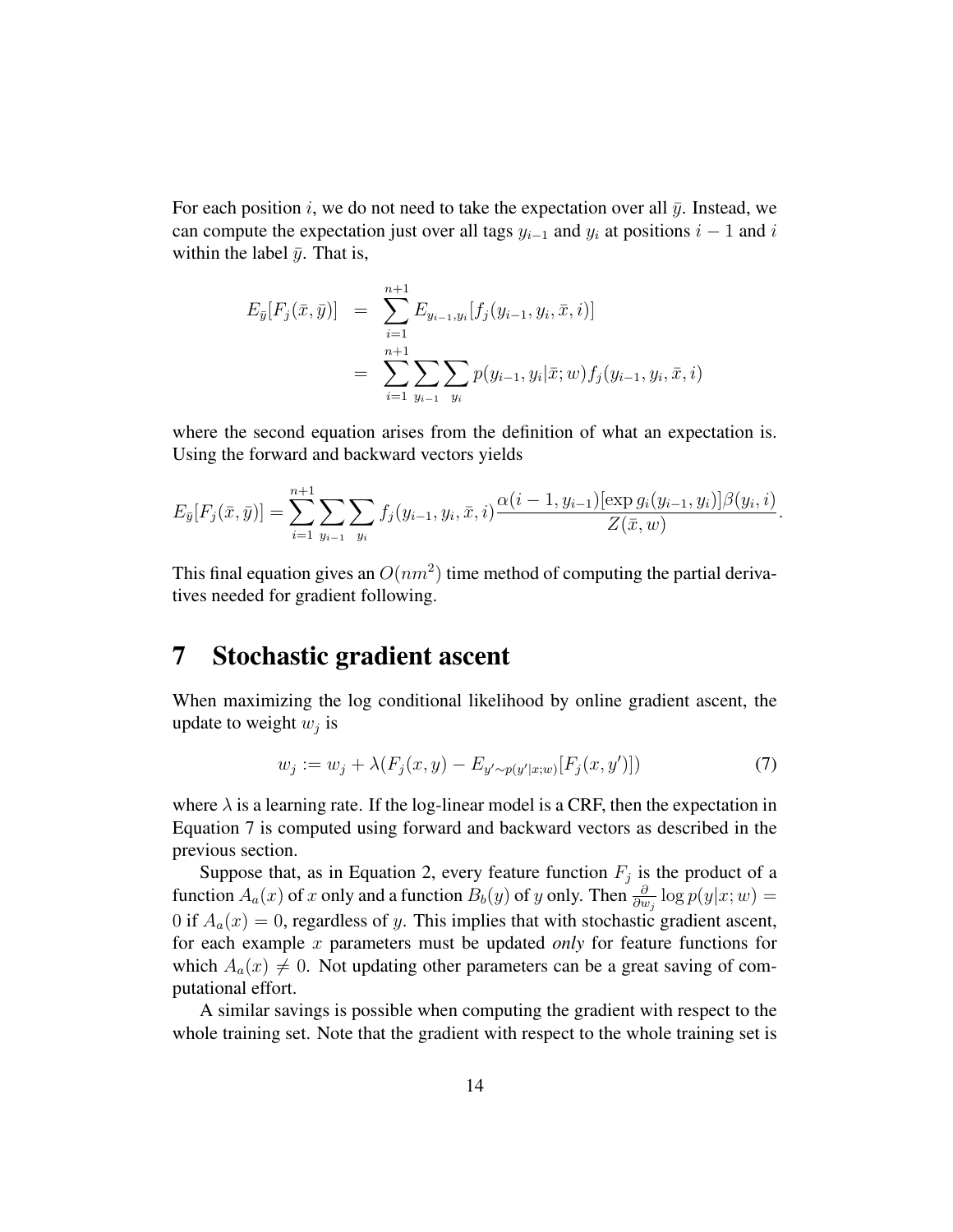a single vector that is the sum of one vector for each training example. Typically these vectors being summed are sparse, but their sum is not.

It is instructive to work out the time complexity of stochastic gradient training. In the update to each parameter, the expectation is computed using forward and backward vectors. Computing the  $g_i$  matrices for  $i = 1$  to  $i = n$  for one training example takes time  $O(Jm^2n)$  time ignoring sparsity. Computing the forward and backward vectors takes  $O(m^2n)$  time. These and the  $g_i$  matrices are the same for all  $j$ , given  $x$  and the current parameter values. They do not depend on the training label y. A different expectation must be computed for each  $j$ . Computing each one of these requires  $O(m^2n)$  time. For each j, doing the actual update after computing the expectation takes only constant time. Putting everything together, the total time complexity of the updates for all j, for a single training x and its label y, is  $O(Jm^2n)$ . Interestingly, this is the same as the order-of-magnitude complexity of computing the highest-probability prediction  $\hat{y}$ . Therefore, stochastic gradient training is not more expensive than the Collins perceptron described below.

# 8 Alternative log-linear training methods

The following sections explain three special training algorithms for log-linear models. One is a variant of the perceptron method, the second uses Gibbs sampling, and the third is a heuristic called contrastive divergence.

As explained above, the partial derivative for stochastic gradient training of a log-linear model is

$$
\frac{\partial}{\partial w_j}\log p(y|x;w) = F_j(x,y) - E_{y' \sim p(y'|x;w)}[F_j(x,y')].
$$

The first term  $F_i(x, y)$  is fast to compute because x and its training label y are fixed. However, if the set of alternative labels  $y'$  is large, and no special trick is available, then it is computationally expensive to evaluate the second term that is the expectation  $E[F_j(x, y')|y' \sim p(y'|x; w)]$ . We can find approximations to this expectation by finding approximations to the distribution  $p(y|x;w)$ . Each section below describes a method based on a different approximation.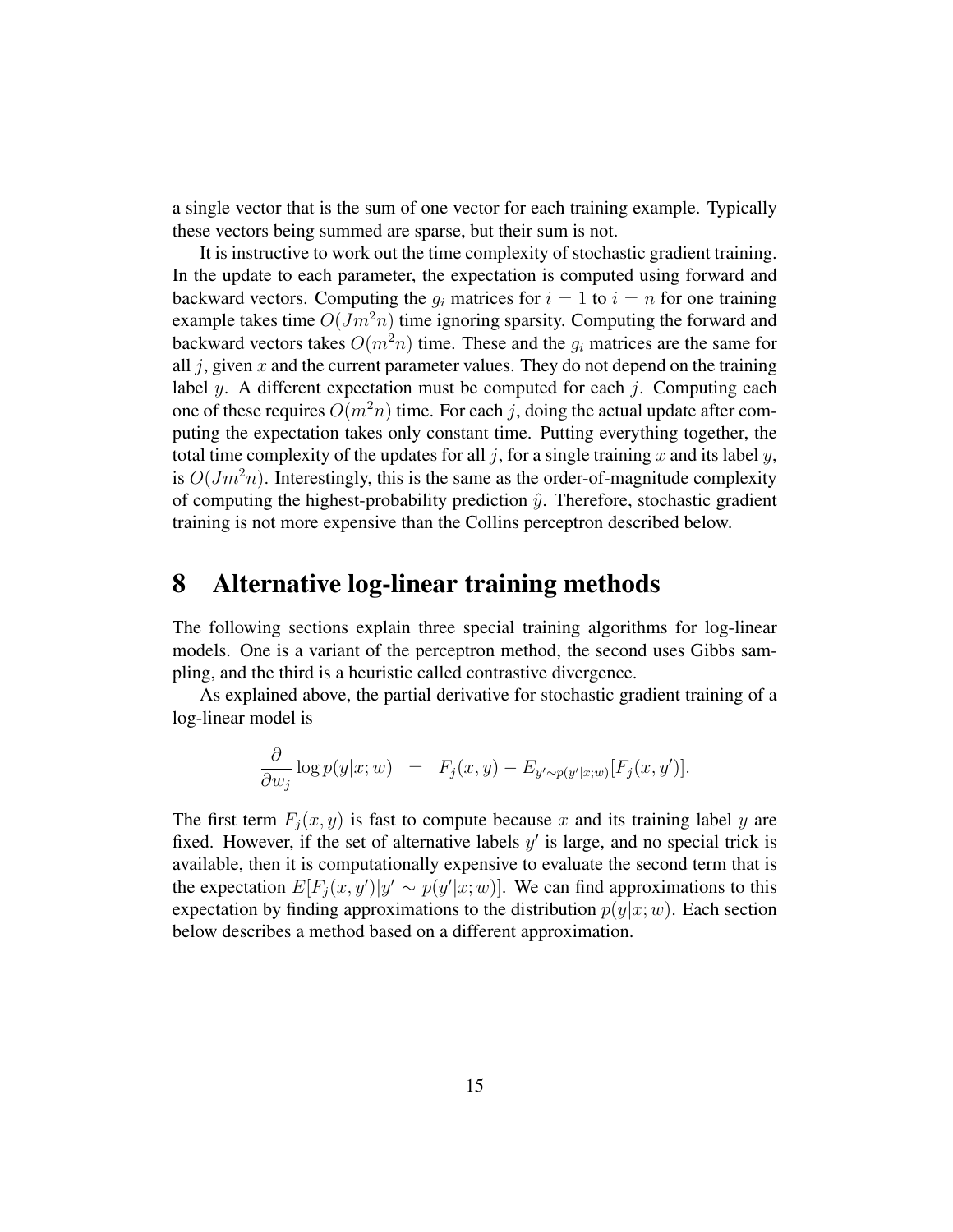## 9 The Collins perceptron

Suppose that we place all the probability mass on the most likely y value. This means that we use the approximation

$$
\hat{p}(y|x;w) = I(y = \hat{y}) \quad \text{where} \quad \hat{y} = \text{argmax}_y \ p(y|x;w).
$$

Then the stochastic gradient update rule (??) simplifies to the following rule:

$$
w_j := w_j + \lambda F_j(x, y) - \lambda F_j(x, \hat{y}).
$$

For a given training example  $\langle x, y \rangle$ , this rule is applied for every weight  $w_j$ . Given a training example x, the label  $\hat{y}$  can be thought of as an "impostor" compared to the genuine label  $y$ .

The simplified update rule is called the Collins perceptron because it was first investigated by Michael Collins, who pointed out that it is a version of the standard perceptron method. The goal is to learn to classify vectors in  $\mathbb{R}^{J}$  whose components are feature function values  $\langle F_1(x, y), \ldots, F_J(x, y)\rangle$ . Vectors that correspond to training examples  $\langle x, y \rangle$  are positive examples for the perceptron. Vectors that correspond to incorrect labels such as  $\hat{y}$  are negative examples. Hence, the two updates above are perceptron updates: the first for a positive example and the second for a negative example.

One update by the perceptron method causes a net increase in  $w_i$  for features  $F_i$  whose value is higher for y than for  $\hat{y}$ . It thus modifies the weights to directly increase the probability of y compared to the probability of  $\hat{y}$ . In the special case where  $\hat{y}$  is predicted correctly, that is  $\hat{y} = y$ , there is no change in the weight vector.

As mentioned in Section 1, if all weights are multiplied by the same nonzero constant, then which label  $\hat{y}$  has highest probability is unchanged. The Collins perceptron method relies only on the identity of  $\hat{y}$ , and not on its probability, so the method will give the same behavior regardless of the value of the learning rate  $\lambda$ , assuming that it is constant. Therefore, we can fix  $\lambda = 1$ .

## 10 Gibbs sampling

Computing the most likely label  $\hat{y}$  does not require computing the partition function  $Z(x, w)$ , or any derivatives. Nevertheless, sometimes identifying  $\hat{y}$  is still too difficult. In this case one option for training is to estimate the expectations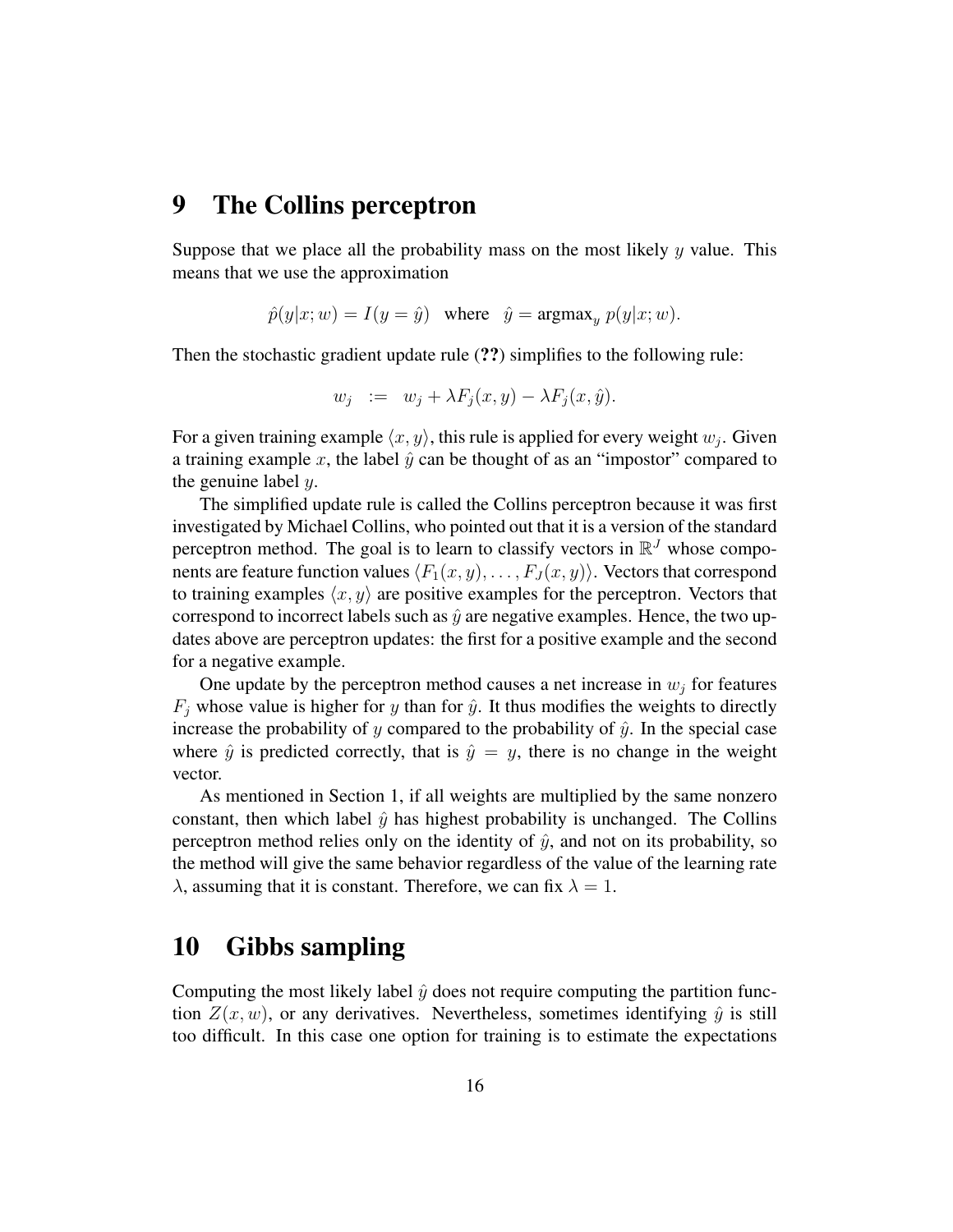$E_{y \sim p(y|x;w)}[F_j(x, y)]$  approximately by sampling y values from their distribution  $p(y|x;w)$ .

A method known as Gibbs sampling can be used to find the needed samples of y. Gibbs sampling is the following algorithm. Suppose that the entire label  $y$  can be written as a set of parts  $y = \{y_1, \ldots, y_n\}$ . A linear-chain CRF is an obvious special case of this situation. Suppose also that the conditional distribution

$$
p(Y_i = v | x, y_1, y_{i-1}, \dots, y_{i+1}, y_n; w)
$$

can be evaluated numerically in an efficient way for every  $i$ . Then we can get a stream of samples by the following process:

- (1) Select an arbitrary initial guess  $\{y_1, \ldots, y_n\}$ .
- (2) Draw a new value for  $y_1$  according to  $p(Y_1|x, y_2, \ldots, y_n; w)$ ;
	- draw a new value for  $y_2$  according to  $p(Y_2|x, y_1, y_3, \ldots, y_n; w)$ ;
	- draw a new value for  $y_3$  according to  $p(Y_3|x, y_1, y_2, y_4, \ldots, y_n; w)$ ;
	- and so on until a new value for  $y_n$  has been drawn.
- (3) Repeat from (2).

It can be proved that if Step (2) is repeated an infinite number of times, then the distribution of  $y = \{y_1, \ldots, y_n\}$  converges to the true distribution  $p(y|x; w)$ regardless of the arbitrary initial guess. In practice, we do Step (2) some number of times (say 1000) to reduce dependence on the starting point, and then take several samples  $y$ . Between each sample we repeat Step  $(2)$  a smaller number of times (say 100) to make the samples more or less independent of each other.

Using Gibbs sampling to estimate the expectation  $E_{y \sim p(y|x;w)}[F_j(x,y)]$  is computationally intensive because the accuracy of the estimate only increases very slowly as the number s of samples increases. Specifically, the variance decreases proportional to  $1/s$ . The next section describes a more efficient application for Gibbs sampling, while the rest of this section explains how to do Gibbs sampling efficiently, regardless of what the samples are used for.

Gibbs sampling relies on drawing random samples quickly from conditional distributions. Let  $y_{-i}$  be an abbreviation for the set y excluding  $y_i$ , that is  $y_{-i}$  =  $\{y_1, \ldots, y_{i-1}, y_{i+1}, \ldots, y_n\}$ . We need to draw values according to the distribution  $p(Y_i = v | x, y_{-i}; w)$ . The straightforward way to do this is to evaluate the probability numerically for each possible value  $v$  of  $Y_i$ . In typical applications the number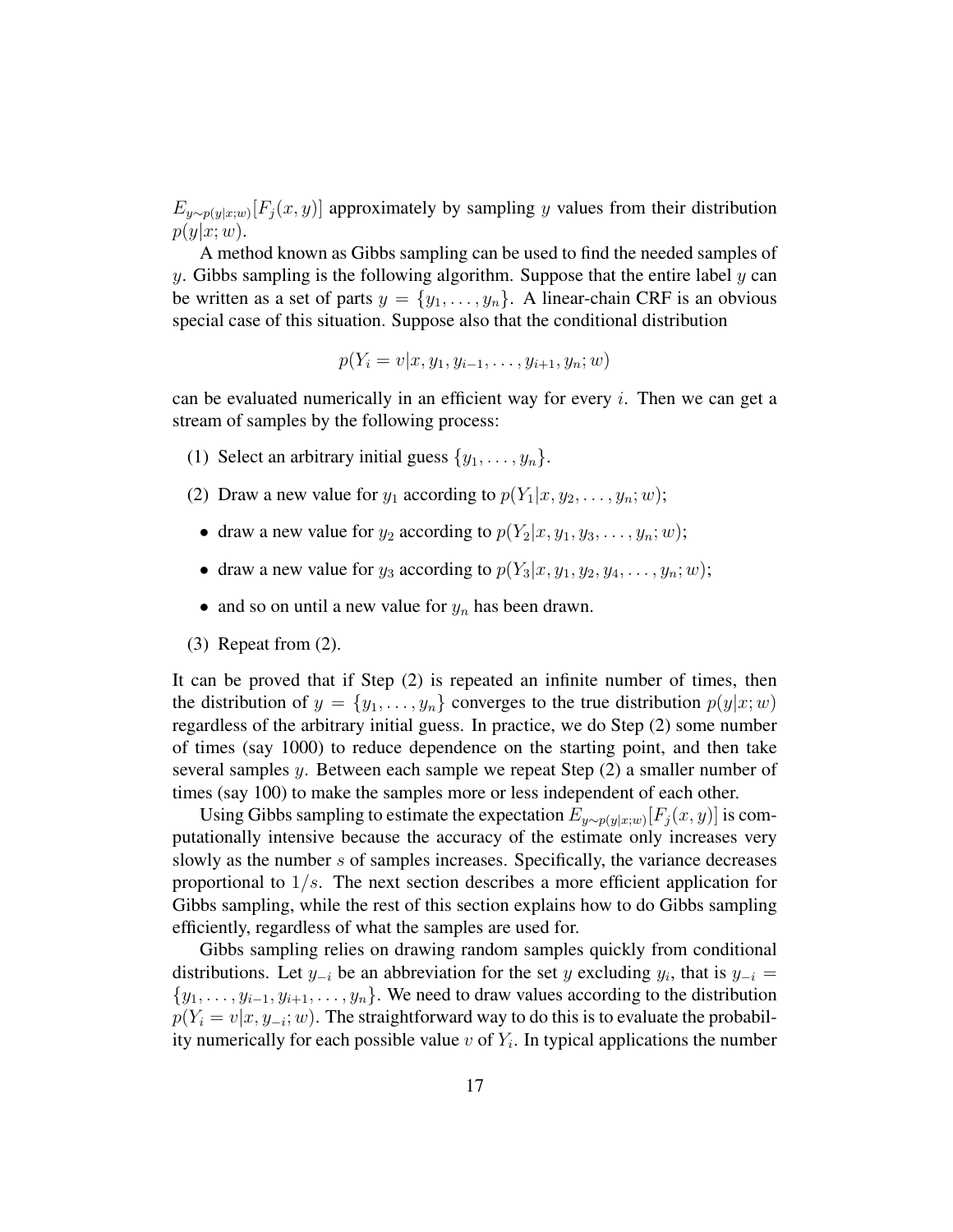of alternative values v is small, so this approach is feasible, if  $p(Y_i = v | x, y_{-i}; w)$ can be computed explicitly.

We have

$$
p(v|x, y_{-i}; w) = \frac{p(v, y_{-i}|x; w)}{\sum_{v'} p(v', y_{-i}|x; w)}.
$$

Any value v for  $y_i$  and  $y_{-i}$  together are an entire label. Let y be v combined with  $y_{-i}$  and let y' be v' combined with  $y_{-i}$ . For a log linear model we get

$$
p(v|x, y_{-i}; w) = \frac{[\exp \sum_{j} w_{j} F_{j}(x, y)] / Z(x, w)}{\sum_{v'} [\exp \sum_{j} w_{j} F_{j}(x, y')] / Z(x, w)}.
$$

The partition function  $Z(x, w)$  can be canceled, giving

$$
p(v|x, y_{-i}; w) = \frac{\prod_j \exp w_j F_j(x, y)}{\sum_{v'} \prod_j \exp w_j F_j(x, y')},
$$

which can be evaluated directly since the sum in the denominator is over  $m$  alternatives only. A further simplification is also often possible. Typically, for most j the feature function  $F_j(x, y)$  does not depend on  $y_i$ , meaning that  $F_j(x, y) =$  $F_j(x, y')$ . All such factors can be brought outside the sum in the denominator and then canceled with the numerator also.

For linear chain CRFs, following Equation 4,

$$
p(y|x; w) = \frac{\exp \sum_{i=1}^{n+1} g_i(y_{i-1}, y_i)}{Z(x, w)}.
$$

The cancelations just explained give

$$
p(v|x, y_{-i}; w) = \frac{[\exp g_i(y_{i-1}, v)][\exp g_{i+1}(v, y_{i+1})]}{\sum_{v'}[\exp g_i(y_{i-1}, v')][\exp g_{i+1}(v', y_{i+1})]}.
$$

After the  $g_i$  matrices have been computed and stored, the time cost of evaluating the equation above for all v, for a single i, is just  $O(m)$ . Doing one round of Gibbs sampling, that is executing Step (2) once, requires  $O(mn)$  time.

# 11 Contrastive divergence

A third training option is to choose a single  $y^*$  value that is somehow similar to the training label y, but also has high probability according to  $p(y|x;w)$ . Compared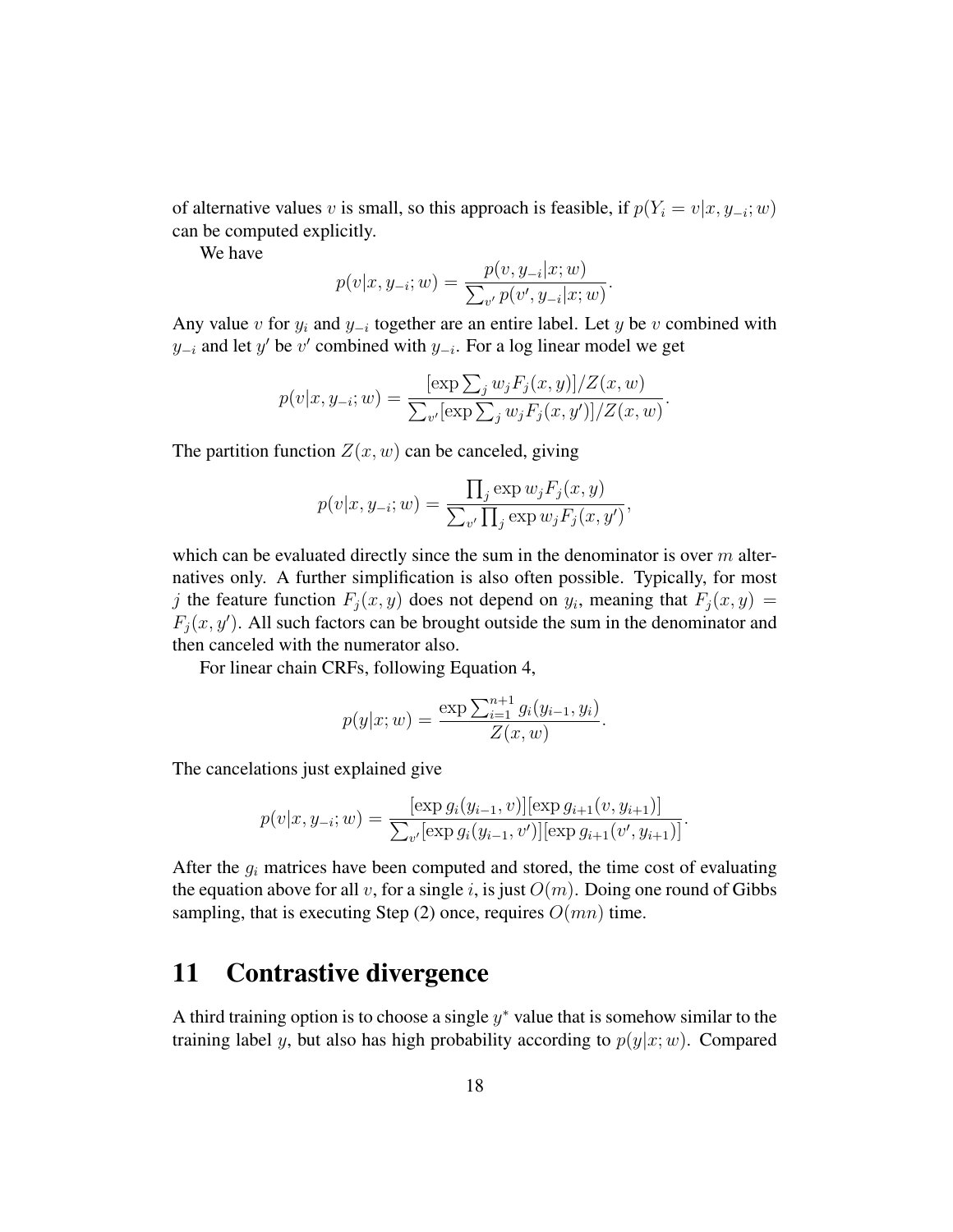to the impostor  $\hat{y}$ , the "evil twin"  $y^*$  will have lower probability, but will be more similar to  $y$ .

The idea of contrastive divergence is to obtain a single value  $y^* = \langle y_1^*, \dots, y_n^* \rangle$ by doing only a few rounds of Gibbs sampling (often only one), but starting at the training label y instead of at a random guess. Given x, the  $y^*$  found in this way will be similar to the training label  $y$  but have high probabillity according to the current parameter values w. Intuitively, updating w based on y and  $y^*$  using the stochastic gradient rule will efficiently reduce the probability of  $y^*$  and increase that of  $y$ .

## 12 Tutorials and selected papers

The following are four tutorials that are available on the web.

- 1. Hanna M. Wallach. Conditional Random Fields: An Introduction. Technical Report MS-CIS-04-21. Department of Computer and Information Science, University of Pennsylvania, 2004.
- 2. Charles Sutton and Andrew McCallum. An Introduction to Conditional Random Fields for Relational Learning. In Introduction to Statistical Relational Learning. Edited by Lise Getoor and Ben Taskar. MIT Press, 2006.
- 3. Rahul Gupta. Conditional Random Fields. Unpublished report, IIT Bombay, 2006.
- 4. Roland Memisevic. An Introduction to Structured Discriminative Learning. Technical Report, University of Toronto, 2006.

All four surveys above are very good. The report by Memisevic places CRFs in the context of other methods for learning to predict complex outputs, especially SVMinspired large-margin methods. Sutton's survey is a longer discussion, with many helpful comments and explanations. The tutorial by Wallach is easy to follow and provides high-level intuition. One difference between the two tutorials is that Wallach represents CRFs as undirected graphical models, whereas Sutton uses undirected factor graphs. Sutton also does parallel comparisons of naive Bayes (NB) and logistic regression, and of hidden Markov models (HMMs) and linearchain CRFs. This gives readers a useful starting point if they have experience with NB classifiers or HMMs. Gupta's paper gives a detailed derivation of the important equations for CRFs.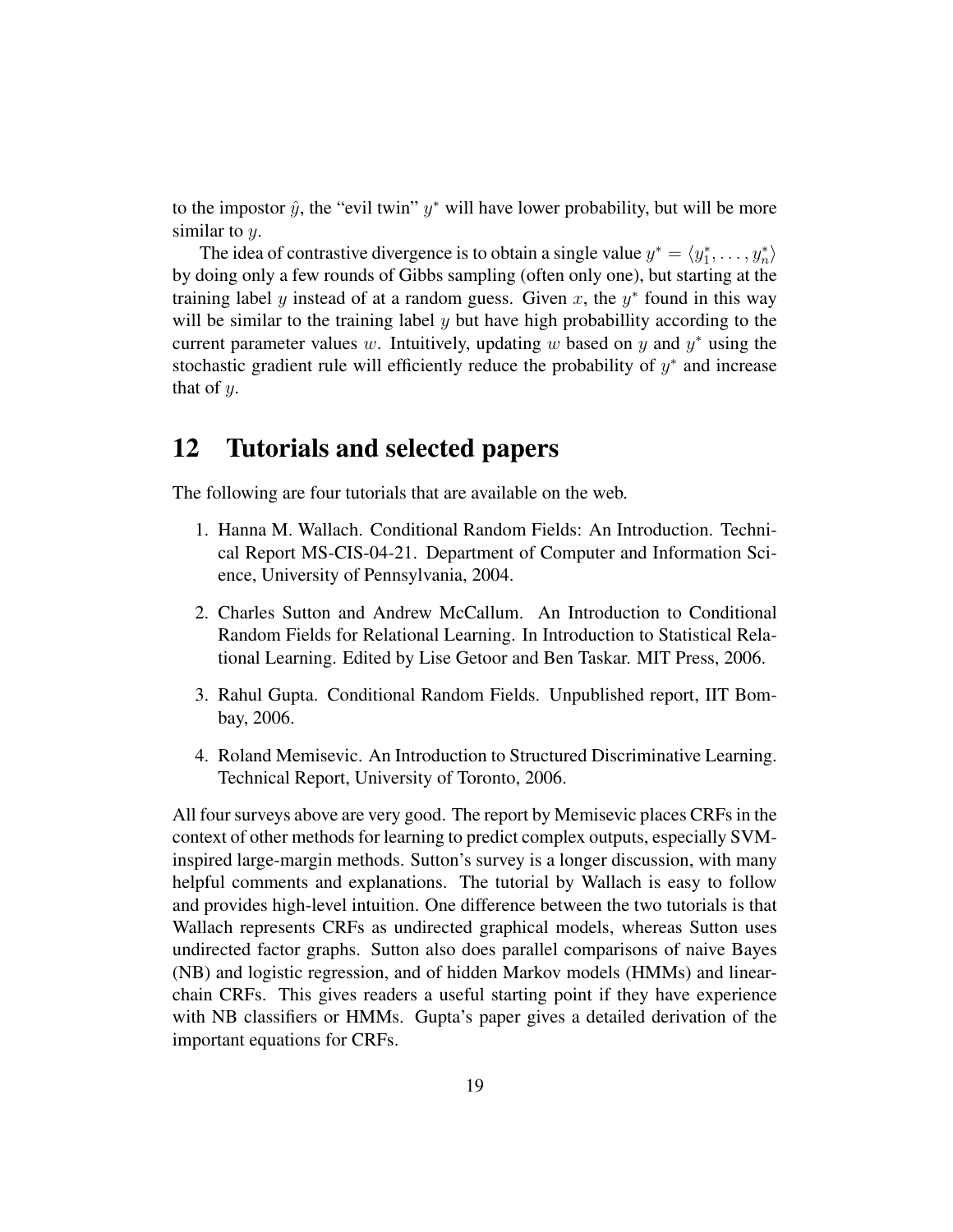Bibliographies on CRFs have been compiled by Rahul Gupta and Hanna Wallach. The following papers may be particularly interesting or useful. They are listed in approximate chronological order. Note that several are on topics related to CRFs, not on CRFs directly.

- 1. John D. Lafferty, Andrew McCallum, Fernando C. N. Pereira. Conditional random fields: Probabilistic models for segmenting and labeling sequence data, In Proceedings of the 18th International Conference on Machine Learning (ICML), 2001, pp. 282-289.
- 2. Michael Collins. Discriminative training methods for hidden Markov models: Theory and experiments with perceptron algorithms. Proceedings of the ACL-02 Conference on Empirical Methods in Natural Language Processing, pp. 1-8, 2002.
- 3. Sham Kakade, Yee Whye Teh, Sam T. Roweis. An alternate objective function for Markovian fields. In Proceedings of the 19th International Conference on Machine Learning (ICML), 2002.
- 4. Andrew McCallum. Efficiently inducing features of conditional random fields. In Proceedings of the 19th Conference on Uncertainty in Artificial Intelligence (UAI-2003), 2003.
- 5. Sanjiv Kumar and Martial Hebert. Discriminative random fields: A discriminative framework for contextual interaction in classification. In Proceedings of the Ninth IEEE International Conference on Computer Vision, 2003.
- 6. Ben Taskar, Carlos Guestrin and Daphne Koller. Max-margin Markov networks. In Advances in Neural Information Processing Systems 16 (NIPS), December 2003.
- 7. Thomas G. Dietterich, Adam Ashenfelter and Yaroslav Bulatov. Training conditional random fields via gradient tree boosting. In Proceedings of the 21st International Conference on Machine Learning (ICML), 2004.
- 8. Vladimir Kolmogorov and Ramin Zabih. What energy functions can be minimized via graph cuts? In IEEE Transactions on Pattern Analysis and Machine Intelligence, February 2004.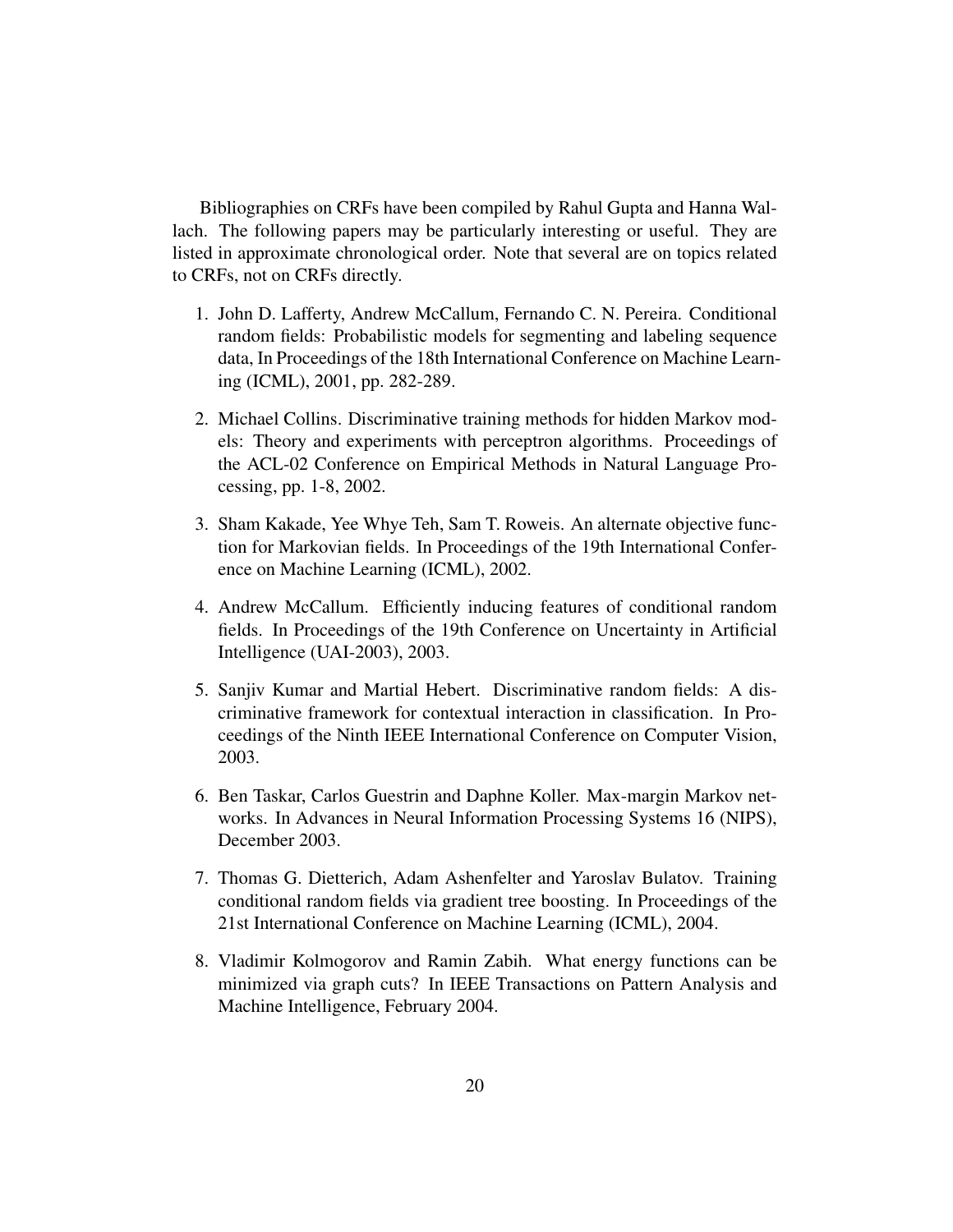- 9. Charles Sutton, Andrew McCallum. Collective segmentation and labeling of distant entities in information extraction. ICML Workshop on Statistical Relational Learning, 2004.
- 10. Ioannis Tsochantaridis, Thorsten Joachims, Thomas Hofmann, Yasemin Altun. Large margin methods for structured and interdependent output variables. Journal of Machine Learning Research, December 2005.
- 11. Hal Daumé III, John Langford, and Daniel Marcu. Search-based structured prediction. Submitted for publication, 2006.
- 12. Samuel Gross, Olga Russakovsky, Chuong Do, and Serafim Batzoglou. Training conditional random fields for maximum labelwise accuracy. In Advances in Neural Processing Systems 19 (NIPS), December 2006.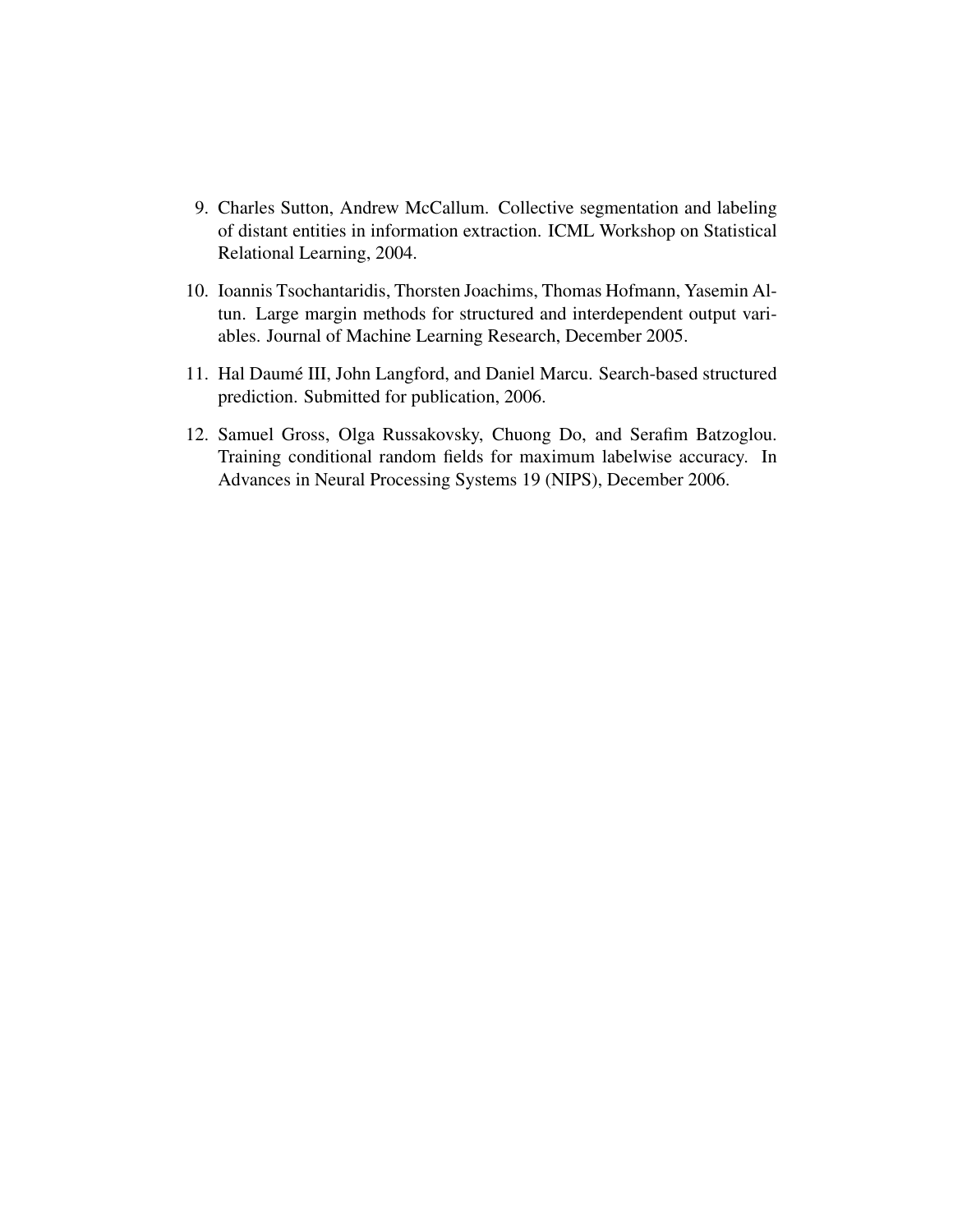# CSE 250B Quiz 7, February 18, 2010

The basic equation for a log-linear model is

$$
p(y|x; w) = \frac{\exp \sum_{j=1}^{J} w_j F_j(x, y)}{\sum_{y'} \exp \sum_{j=1}^{J} w_j F_j(x, y')}.
$$

We saw in class that it is sensible for a feature function  $F_j$  to depend on both the example  $x$  and the candidate label  $y$ , or on just  $y$ .

[3 points] Explain briefly why it is *not* sensible for a feature function to depend on just x. That is, explain why a feature function of the form  $F_j(x, y) = g(x)$  would be useless.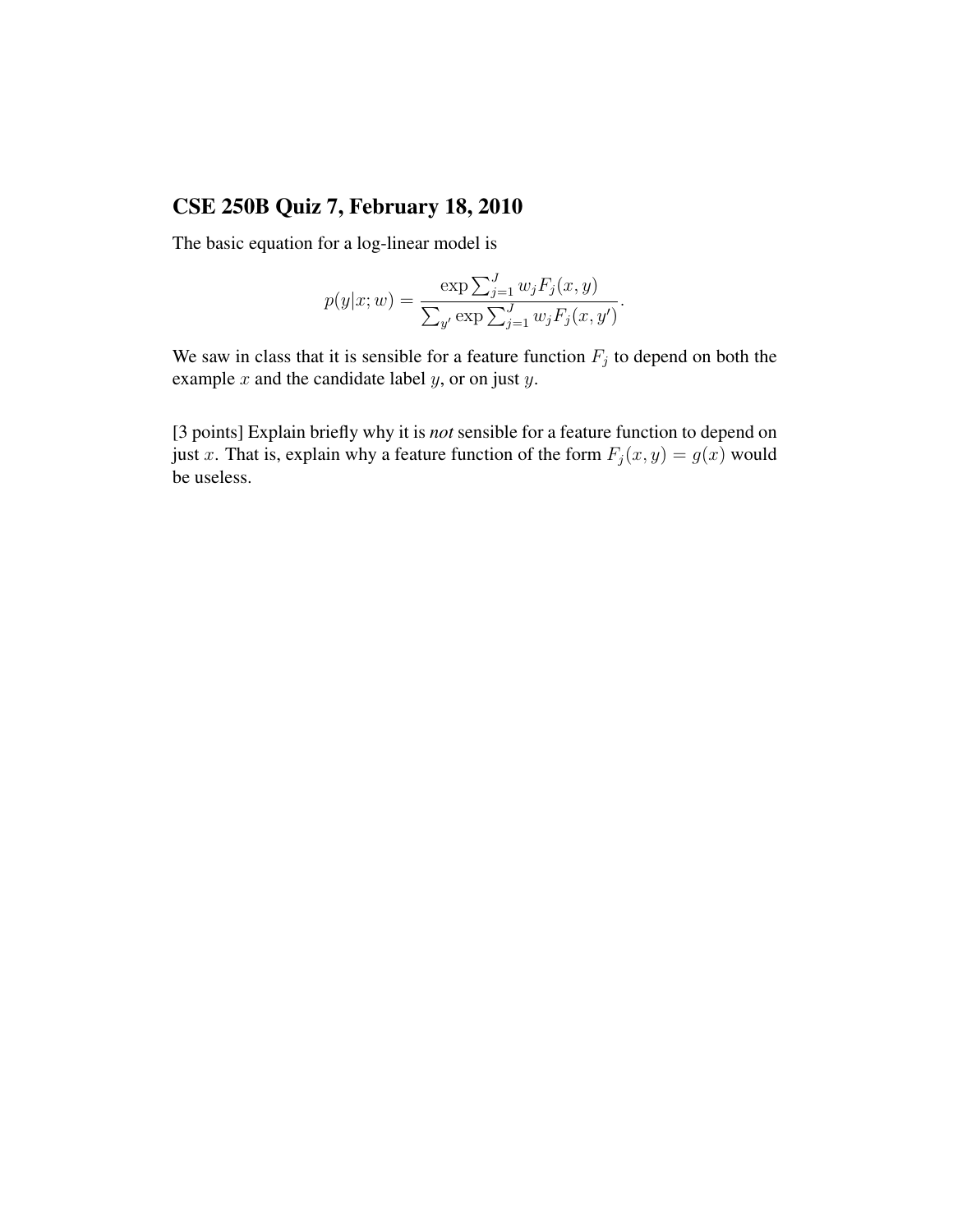#### CSE 250B Quiz 8, February 25, 2010

[3 points] What is the order-of-magnitude time complexity of the Collins perceptron algorithm for training a CRF model?

Use the following notation:

- $\bullet$  *J* is the number of low-level feature functions,
- $\bullet$  *m* is the number of alternative tags,
- $n$  is the length of each training sequence (assume that all sequences have the same length),
- $S$  is the number of training examples,
- $T$  is the number of epochs of training.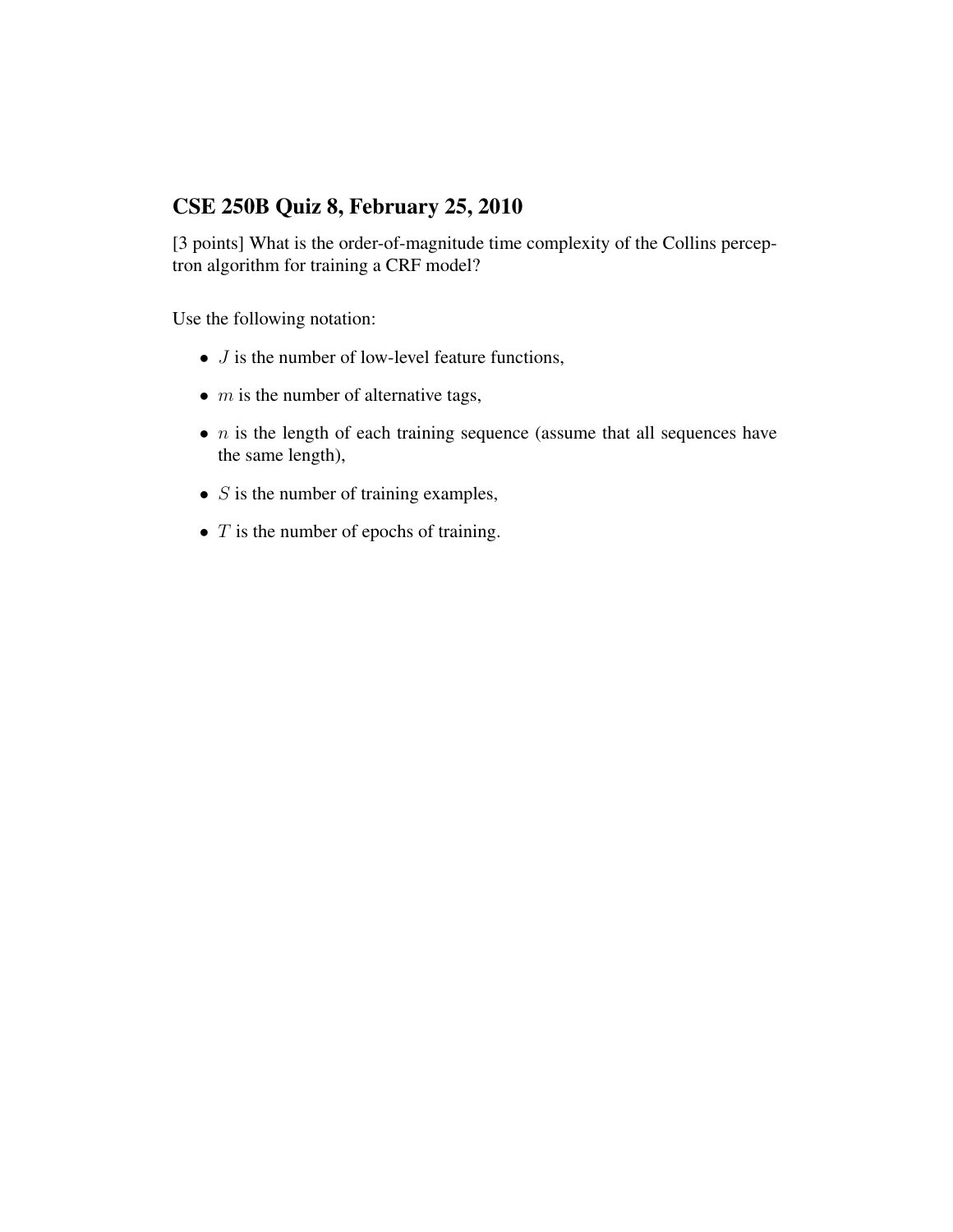#### CSE 250B Quiz 6, February 10, 2011

The basic equation for a log-linear model is

$$
p(y|x; w) = \frac{\exp \sum_{j=1}^{J} w_j F_j(x, y)}{\sum_{y'} \exp \sum_{j=1}^{J} w_j F_j(x, y')}.
$$

This model can be used for multilabel classification, where an example  $x$  is a vector in  $\mathbb{R}^d$  and a label y is a subset of the finite set  $A = \{a_1, a_2, \ldots, a_K\}.$ Suppose that some feature functions are of the form

$$
F_j(x, y) = x_i I(a_k \in y)
$$

while other feature functions are of the form

$$
F_j(x, y) = I(a_{k_1} \in y)I(a_{k_2} \in y).
$$

How many feature functions are there of the second form? What is the purpose and meaning of these feature functions?